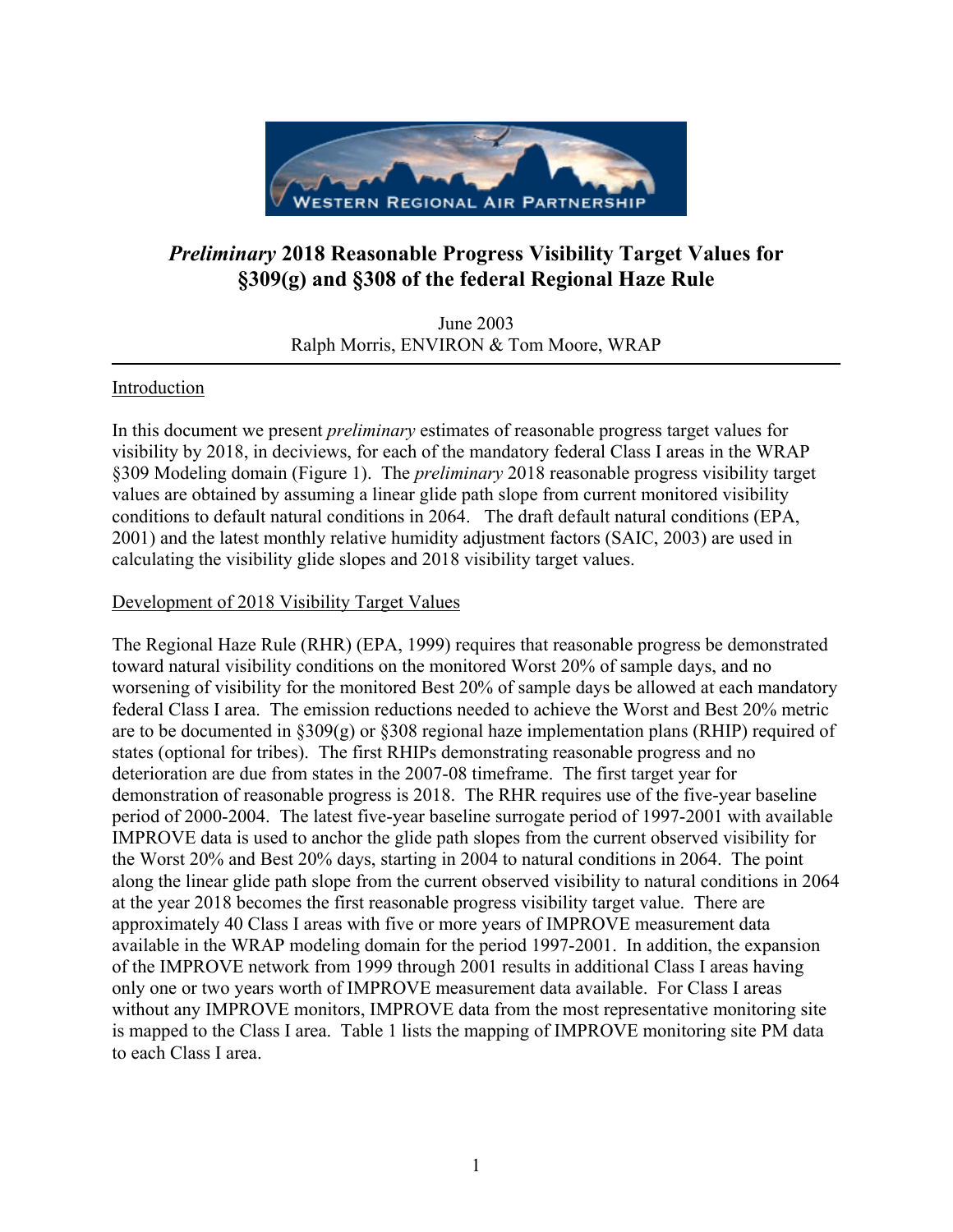**Figure 1.** WRAP §309 Modeling Domain



**Table 1.** Mapping of IMPROVE monitoring site PM data to Class I areas in the WRAP western US modeling domain.

| <b>Class I area</b><br><b>Site ID</b> | <b>IMPROVE</b><br><b>Monitor Site</b> | <b>Class I area Site Name</b> | <b>State</b>    |
|---------------------------------------|---------------------------------------|-------------------------------|-----------------|
| AGTI                                  | AGTI                                  | Agua Tibia Wilderness         | CA              |
| <b>ALLA</b>                           | <b>SNPA</b>                           | Alpine Lakes Wilderness       | <b>WA</b>       |
| ANAC                                  | <b>SULA</b>                           | Anaconda-Pintler Wilderness   | MT              |
| <b>ARCH</b>                           | <b>CANY</b>                           | Arches NP                     | UT              |
| <b>BADL</b>                           | <b>BADL</b>                           | <b>Badlands NM</b>            | <b>SD</b>       |
| <b>BAND</b>                           | <b>BAND</b>                           | <b>Bandelier NM</b>           | <b>NM</b>       |
| <b>BIBE</b>                           | <b>BIBE</b>                           | Big Bend NP                   | TX <sup>-</sup> |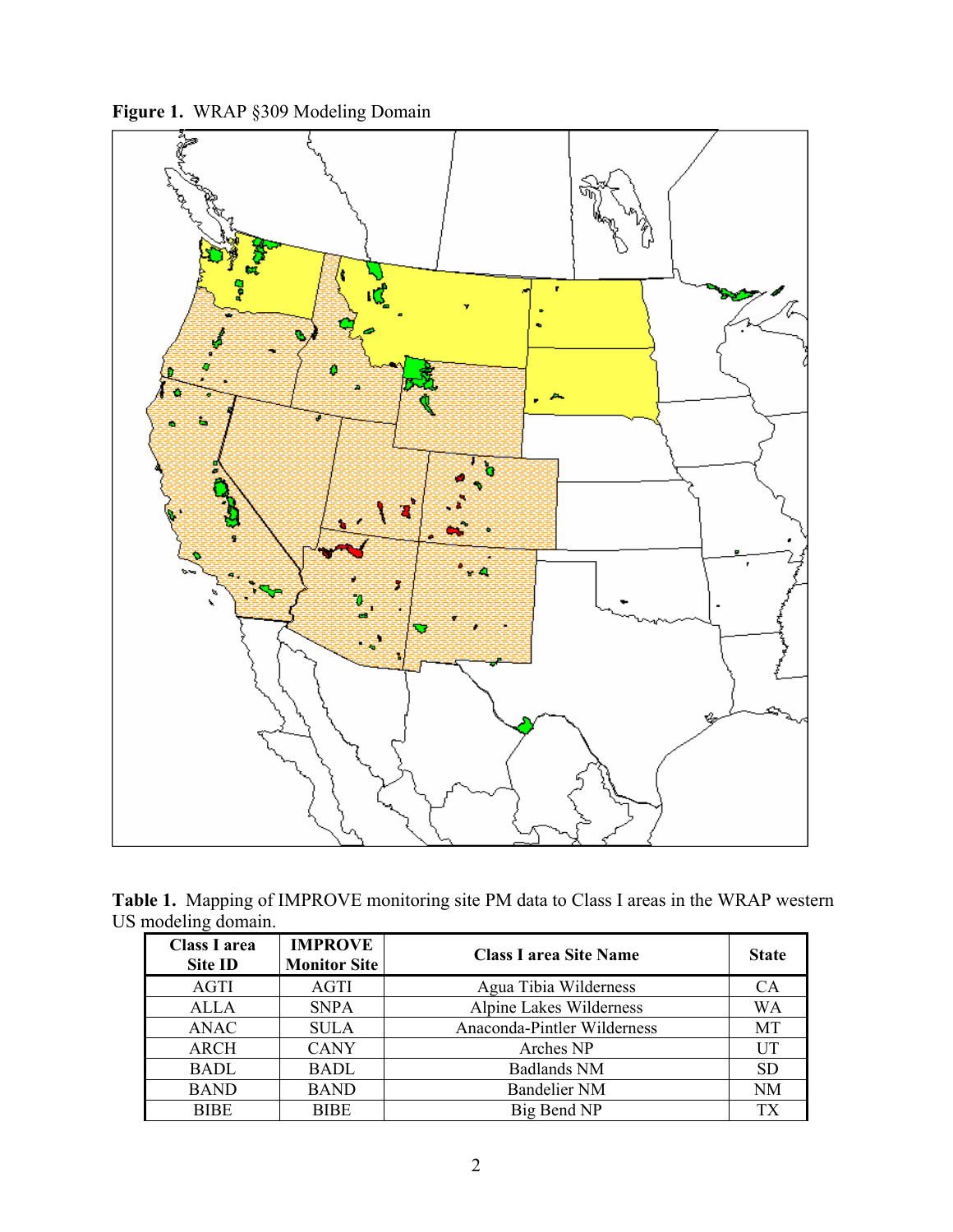| <b>BLCA</b> | <b>WEMI</b> | <b>Black Canyon of Gunnison NP</b>         | CO        |
|-------------|-------------|--------------------------------------------|-----------|
| <b>BODE</b> | <b>SACR</b> | Bosque del Apache Wilderness               | <b>NM</b> |
| <b>BOMA</b> | <b>MONT</b> | <b>Bob Marshall Wilderness</b>             | MT        |
| <b>BOWA</b> | <b>BOWA</b> | Boundary Waters Canoe Area                 | <b>MN</b> |
| <b>BRCA</b> | <b>BRCA</b> | <b>Bryce Canyon NP</b>                     | UT        |
| <b>BRID</b> | <b>BRID</b> | Bridger Wilderness in Bridger-Teton Forest | WY        |
| CACR        | CACR        | Caney Creek Wilderness                     | AR        |
| CAMO        | CAMO        | <b>Cabinet Mountains Wilderness</b>        | MT        |
| <b>CANY</b> | <b>CANY</b> | Canyonlands NP                             | <b>UT</b> |
| CARE        | <b>CANY</b> | Capitol Reef NP                            | UT        |
| CARI        | LAVO        | Caribou Wilderness                         | CA        |
| CAVE        | <b>GUMO</b> | Carlsbad Caverns NP                        | NM        |
| <b>CHIR</b> | <b>CHIR</b> | Chiricahua NM                              | AZ        |
| <b>CHWI</b> | <b>CHIR</b> | Chiricahua Wilderness                      | AZ        |
| <b>CRLA</b> | <b>CRLA</b> | Crater Lake NP                             | <b>OR</b> |
| <b>CRMO</b> | <b>CRMO</b> | <b>Craters of The Moon Wilderness</b>      | ID        |
| <b>CUCA</b> | <b>SAGO</b> | Cucamonga Wilderness                       | CA        |
| <b>DESO</b> | <b>MOKE</b> | <b>Desolation Wilderness</b>               | CA        |
| <b>DIPE</b> | <b>CRLA</b> | Diamond Peak Wilderness                    | <b>OR</b> |
| <b>DOLA</b> | <b>KICA</b> | Dome Land Wilderness                       | CA        |
| <b>EACA</b> | <b>STAR</b> | Eagle Cap Wilderness                       | <b>OR</b> |
| <b>EANE</b> | <b>WHRI</b> | <b>Eagles Nest Wilderness</b>              | CO        |
| <b>EMIG</b> | <b>YOSE</b> | <b>Emigrant Wilderness</b>                 | CA        |
| <b>FITZ</b> | <b>BRID</b> | <b>Fitzpatrick Wilderness</b>              | <b>WY</b> |
| <b>FLTO</b> | WHRI        | <b>Flat Tops Wilderness</b>                | CO        |
| <b>GALI</b> | <b>CHIR</b> | Galiuro Wilderness                         | AZ        |
| <b>GAOF</b> | <b>GAMO</b> | Gates of the Mountain Wilderness           | MT        |
| <b>GEMO</b> | <b>CRLA</b> | <b>Gearhart Mountain Wilderness</b>        | <b>OR</b> |
| <b>GILA</b> | <b>GILA</b> | Gila Wilderness                            | <b>NM</b> |
| <b>GLAC</b> | <b>GLAC</b> | Glacier NP                                 | MT        |
| <b>GLPE</b> | <b>NOCA</b> | <b>Glacier Peak Wilderness</b>             | WA        |
| <b>GORO</b> | <b>MORA</b> | <b>Goat Rocks Wilderness</b>               | <b>WA</b> |
| <b>GRCA</b> | <b>GRCA</b> | Grand Canyon NP                            | AZ        |
| <b>GRSA</b> | <b>GRSA</b> | <b>Great Sand Dunes NM</b>                 | CO        |
| <b>GRTE</b> | <b>YELL</b> | Grand Teton NP                             | WY        |
| <b>GUMO</b> | <b>GUMO</b> | <b>Guadalupe Mountains NP</b>              | <b>TX</b> |
| <b>HECA</b> | <b>HECA</b> | Hells Canyon Wilderness                    | ID        |
| <b>HERC</b> | <b>UPBU</b> | Hercules-Glades Wilderness                 | MO        |
| <b>HOOV</b> | <b>YOSE</b> | Hoover Wilderness                          | CA        |
| <b>ISRO</b> | <b>ISRO</b> | Isle Royale NP                             | MI        |
| <b>JARB</b> | <b>JARB</b> | Jarbidge Wilderness                        | NV        |
| <b>JOMU</b> | <b>KICA</b> | John Muir Wilderness                       | CA        |
| <b>JOTR</b> | <b>JOSH</b> | Joshua Tree NP                             | CA        |
| <b>KAIS</b> | <b>KICA</b> | Kaiser Wilderness                          | <b>CA</b> |
| KALM        | <b>KALM</b> | Kalmiopsis Wilderness                      | <b>OR</b> |
| <b>KICA</b> | <b>SEQU</b> | Kings Canyon NP                            | CA        |
| LABE        | LABE        | Lava Beds Wilderness                       | CA        |
| LAGA        | <b>WEMI</b> | La Garita Wilderness                       | CO        |
| LAVO        | LAVO        | Lassen Volcanic NP                         | CA        |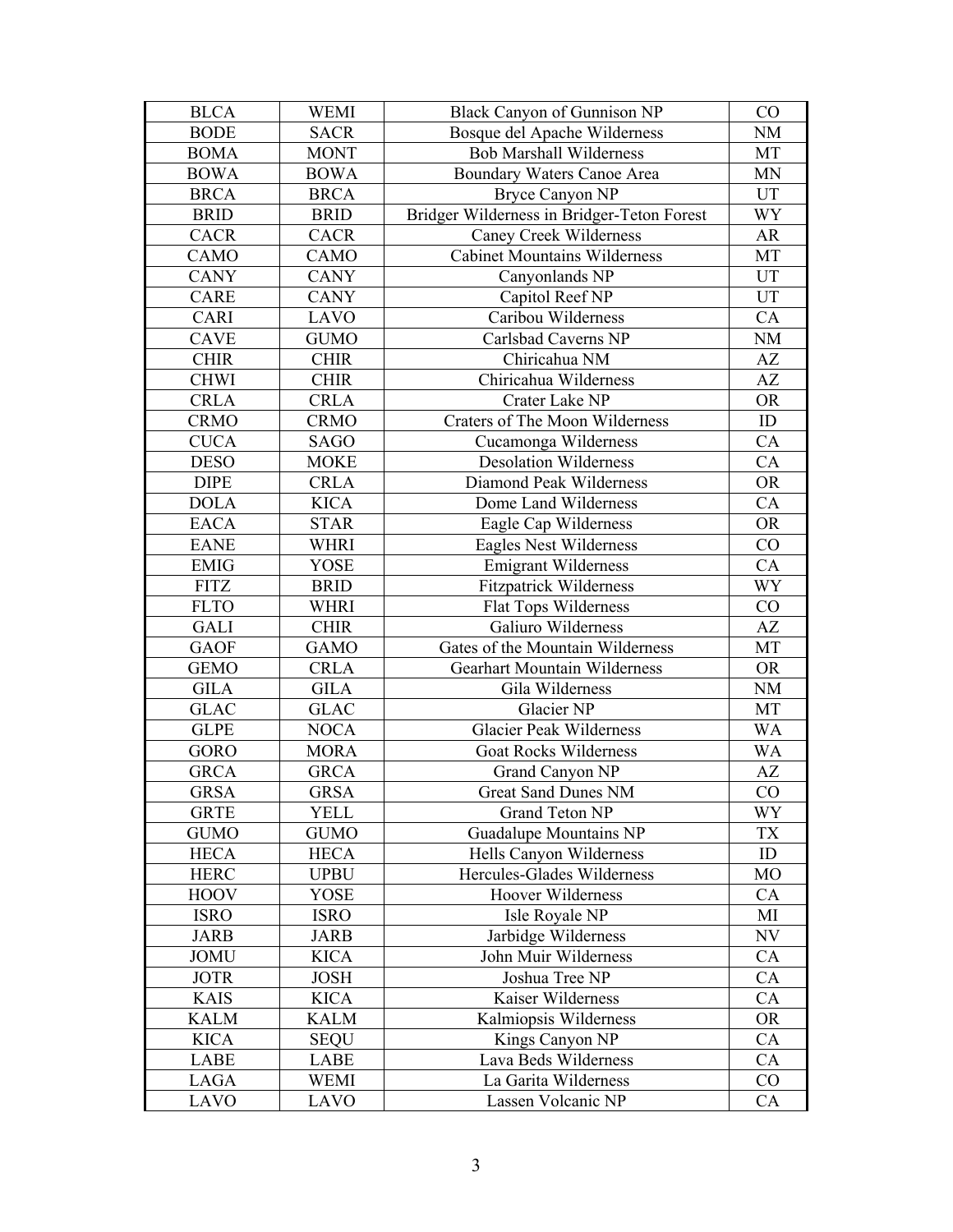| LOST        | <b>LOST</b> | <b>Lostwood Wilderness</b>            | <b>ND</b>      |
|-------------|-------------|---------------------------------------|----------------|
| <b>MABE</b> | <b>WHRI</b> | Maroon Bells-Snowmass Wilderness      | CO             |
| <b>MAMO</b> | <b>TRIN</b> | Marble Mountain Wilderness            | CA             |
| <b>MAZA</b> | <b>IKBA</b> | <b>Mazatzal Wilderness</b>            | AZ             |
| <b>MELA</b> | <b>MELA</b> | Medicine Lake Wilderness              | MT             |
| <b>MEVE</b> | <b>MEVE</b> | Mesa Verde NP                         | CO             |
| <b>MIMO</b> | <b>MONT</b> | <b>Mission Mountain Wilderness</b>    | MT             |
| <b>MINA</b> | <b>KICA</b> | Minarets (in Ansel Adams Wilderness)  | CA             |
| <b>MING</b> | <b>MING</b> | Mingo Wilderness                      | M <sub>O</sub> |
| <b>MOAD</b> | <b>MORA</b> | Mount Adams Wilderness                | <b>WA</b>      |
| <b>MOBA</b> | <b>GILA</b> | Mount Baldy Wilderness                | AZ             |
| <b>MOHO</b> | <b>MOHO</b> | Mount Hood Wilderness                 | <b>OR</b>      |
| <b>MOJE</b> | <b>THIS</b> | Mount Jefferson Wilderness            | <b>OR</b>      |
| <b>MOKE</b> | <b>BLIS</b> | Mokelumne Wilderness                  | CA             |
| <b>MOLA</b> | <b>CRLA</b> | Mountain Lakes Wilderness             | <b>OR</b>      |
| <b>MORA</b> | <b>MORA</b> | Mount Rainier NP                      | WA             |
| <b>MOWA</b> | <b>THIS</b> | Mount Washington Wilderness           | <b>OR</b>      |
| <b>MOZI</b> | <b>MOZI</b> | Mount Zirkel Wilderness               | CO             |
| <b>NOAB</b> | <b>WASH</b> | North Absaroka Wilderness             | <b>WY</b>      |
| <b>NOCA</b> | <b>NOCA</b> | North Cascades NP                     | <b>WA</b>      |
| <b>OLYM</b> | <b>ALLA</b> | Olympic NP                            | <b>WA</b>      |
| <b>PASA</b> | <b>PASA</b> | Pasayten Wilderness                   | <b>WA</b>      |
| <b>PECO</b> | <b>BAND</b> | Pecos Wilderness                      | NM             |
| <b>PEFO</b> | <b>PEFO</b> | Petrified Forest NP                   | AZ             |
| <b>PIMO</b> | <b>IKBA</b> | <b>Pine Mountain Wilderness</b>       | AZ             |
| <b>PINN</b> | <b>PINN</b> | Pinnacles NM                          | CA             |
| <b>PORE</b> | <b>PORE</b> | Point Reyes NS                        | CA             |
| <b>RAWA</b> | <b>MAZI</b> | Rawah Wilderness                      | CO             |
| <b>REDW</b> | <b>REDW</b> | Redwood NP                            | CA             |
| <b>RERO</b> | YELL        | <b>Red Rock Lakes Wilderness</b>      | MT             |
| <b>ROMO</b> | <b>ROMO</b> | Rocky Mountain NP                     | CO             |
| <b>SACR</b> | <b>SACR</b> | Salt Creek Wilderness                 | $\rm{NM}$      |
| <b>SAGA</b> | <b>SAGO</b> | San Gabriel Wilderness                | CA             |
| SAGO        | SAGO        | San Gorgonio Wilderness               | CA             |
| <b>SAGU</b> | <b>SAGU</b> | Saguaro Wilderness                    | AZ             |
| <b>SAJA</b> | <b>SAGO</b> | San Jacinto Wilderness                | CA             |
| <b>SAPE</b> | <b>SAPE</b> | San Pedro Parks Wilderness            | <b>NM</b>      |
| <b>SARA</b> | <b>PINN</b> | San Rafael Wilderness                 | CA             |
| <b>SAWT</b> | <b>SAWT</b> | Sawtooth Wilderness                   | ID             |
| <b>SCAP</b> | <b>MONT</b> | Scapegoat Wilderness                  | МT             |
| <b>SELW</b> | <b>SULA</b> | Selway-Bitterroot Wilderness          | ID             |
| <b>SEQU</b> | <b>SEQU</b> | Sequoia NP                            | CA             |
| <b>SIAN</b> | <b>SIAN</b> | Sierra Ancha Wilderness               | AZ             |
| SOWA        | LABE        | South Warner Wilderness               | CA             |
| <b>STMO</b> | <b>STMO</b> | <b>Strawberry Mountain Wilderness</b> | <b>OR</b>      |
| <b>SUPE</b> | <b>SIAN</b> | <b>Superstition Wilderness</b>        | AZ             |
| <b>SYCA</b> | <b>SYCA</b> | <b>Sycamore Canyon Wilderness</b>     | AZ             |
| <b>TETO</b> | <b>YELL</b> | Teton Wilderness                      | WY             |
| <b>THLA</b> | LAVO        | Thousand Lakes Wilderness             | CA             |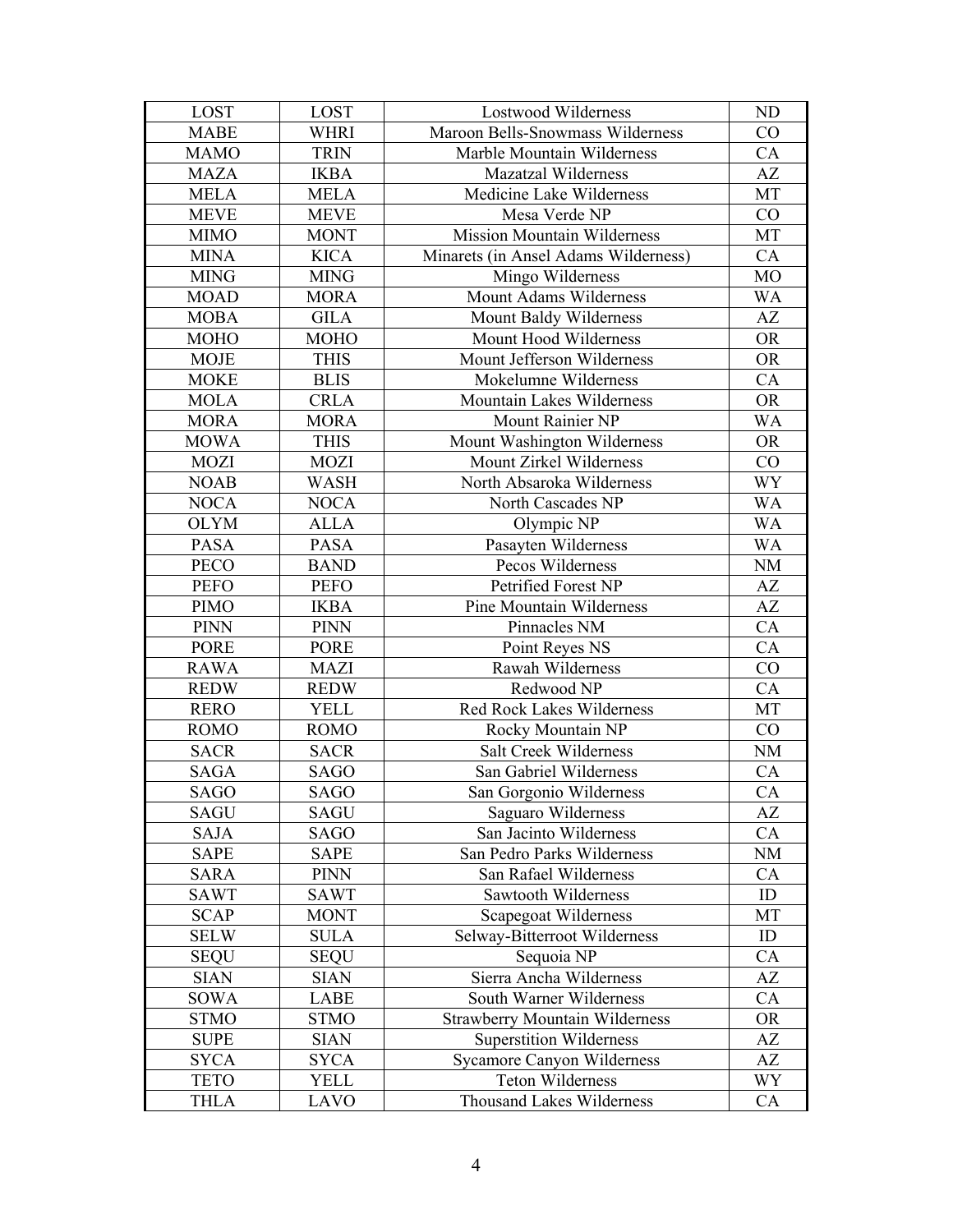| <b>THRO</b> | <b>THRO</b> | Theodore Roosevelt NP             | ND        |
|-------------|-------------|-----------------------------------|-----------|
| <b>THIS</b> | <b>THIS</b> | Three Sisters Wilderness          | <b>OR</b> |
| <b>ULBE</b> | <b>ULBE</b> | <b>UL Bend Wilderness</b>         | MT        |
| <b>UPBU</b> | UPBU        | <b>Upper Buffalo Wilderness</b>   | AR        |
| <b>VENT</b> | <b>PINN</b> | Ventana Wilderness                | CA        |
| <b>VOYA</b> | <b>VOYA</b> | Voyageurs NP                      | <b>MN</b> |
| <b>WASH</b> | WASH        | Washakie Wilderness               | WY        |
| WEEL        | WHRI        | West Elk Wilderness               | CO        |
| <b>WEMI</b> | <b>WEMI</b> | Weminuche Wilderness              | CO        |
| <b>WHMO</b> | <b>SCAR</b> | White Mountain Wilderness         | NM        |
| <b>WHPE</b> | <b>BAND</b> | <b>Wheeler Peak Wilderness</b>    | <b>NM</b> |
| <b>WICA</b> | <b>WICA</b> | Wind Cave NP                      | <b>SD</b> |
| WIMO        | <b>CACR</b> | Wichita Mountains Wilderness      | OK.       |
| <b>YELL</b> | <b>YELL</b> | <b>Yellowstone NP</b>             | WY        |
| <b>YOBO</b> | <b>TRIN</b> | Yolla Bolly Middle Eel Wilderness | CA        |
| <b>YOSE</b> | YOSE        | Yosemite NP                       | CA        |
| <b>ZION</b> | <b>ZION</b> | Zion NP                           | UT        |

Five-year rolling averages of IMPROVE monitor data for the Worst 20% and Best 20% visibility days are available from the IMPROVE website:

#### [http://vista.cira.colostate.edu/improve/Data/IMPROVE/IMPLoctable\\_Data.aspx](http://vista.cira.colostate.edu/improve/Data/IMPROVE/IMPLoctable_Data.aspx)

These data include the individual PM species components of extinction for the average of the Worst 20% and Best 20% days' visibility values, as approximated by the  $90<sup>th</sup>$  and  $10<sup>th</sup>$  percentile values for each monitoring site's distribution, calculated using the latest f(RH) factors (SAIC, 2003). Available data from each site (with at least 1 continuous year of data) has been applied to estimate *preliminary* baseline visibility conditions, whether or not the length of record meets the *future* 2000-2004 EPA data completeness requirements. The intent of this preliminary visibility target values analysis is to display the available data, as it could be hypothesized that a nearby location of a monitoring site with a shorter record is more representative of an individual Class I area's visibility, than is using more temporally complete data from a more distant monitoring site. The IMPROVE data for the Worst 20% and Best 20% days were processed with recently revised relative humidity numbers developed for EPA (SAIC, 2003). Slightly revised natural conditions estimates from EPA contractor were used based on comments on EPA draft guidance document "Natural Visibility Conditions Estimates" (EPA, 2001).

Figures 2 through 7 show example glide path slopes for 12 Class I areas from current (1997- 2001) observed visibility for the Worst 20% days to natural visibility conditions in 2064 from which the 2018 target visibility goal is obtained assuming linear progress. Glide path slopes were calculated for each Class I area in the WRAP region and these 12 Class I areas were selected to help explain the calculations. Figure 2 displays the glide path slopes for the Arches and Canyonlands National Parks in Utah. Arches National Park is one of the remaining Class I areas that does not have an IMPROVE monitor, so the data from the IMPROVE monitor for the Worst 20% and Best 20% days at nearby Canyonlands National Park were mapped to Arches National Park. Shown in these plots are the observed five-year rolling average for the Worst 20% days visibility from 1989 to 2001 denoted by the black diamonds. The latest five-year rolling average visibility for 1997-2001 is then assumed to occur in 2004 and anchor the glide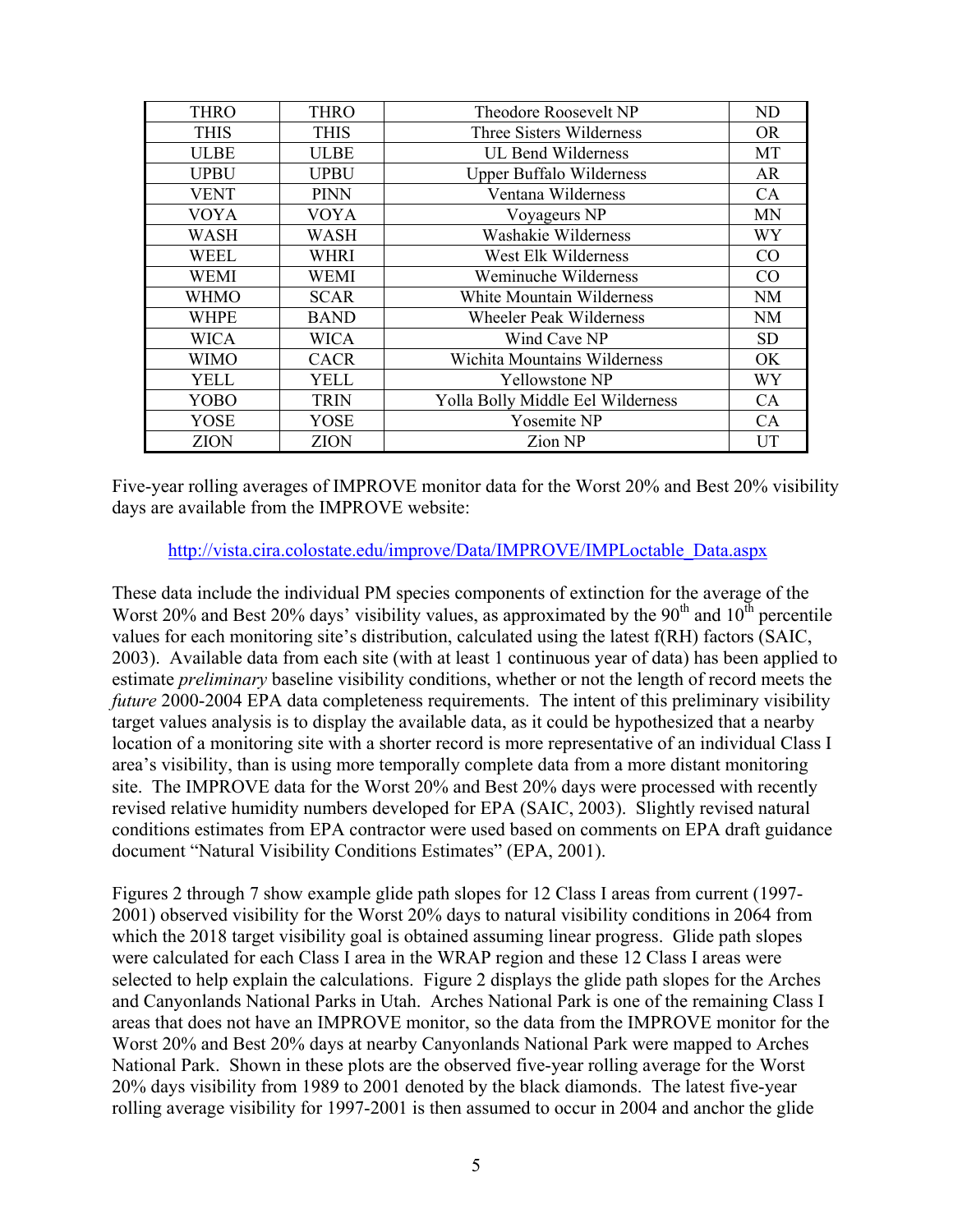path slope (purple squares) to the EPA default natural conditions in 2064 (green diamonds). Note that the natural visibility conditions for Canyonlands (7.01 dV) is slightly different from Arches (6.99 dV) reflecting slight differences in the f(RH) factors for the two national parks even thought the same Canyonlands observed IMPROVE PM data are used. However, the data for the observed five-year rolling average Worst 20% visibility days at the Canyonlands IMPROVE monitor have already been processed using the Canyonlands f(RH) data, thus the Arches f(RH) data could not be used for the 2004 starting point of the glide slope path. However, this should not appreciably affect the glide slope path target visibility goals (couple hundredths of dV at most). For both of these national parks, the 2018 target visibility goal is 10.89 dV.

Figure 3 displays example glide slope paths for Bryce Canyon and Zion National Parks in southwestern Utah. A new IMPROVE monitor has only recently been installed at Zion National Park; previously data from Bryce Canyon IMPROVE monitor were mapped to Zion. As seen in the 12 years of rolling five-year average Worst 20% days visibility at Bryce Canyon, there appears to be very small year-to-year variability in this visibility metric, but more spatial variability as evident by the fact that the Zion values are approximately 2 dV higher than at Bryce Canyon.

Figure 4 displays the glide path slopes for the Grand Canyon National Park and Sycamore Wilderness Area. Sycamore Canyon has only recently obtained an IMPROVE monitor and in the past data from the Grand Canyon IMPROVE monitor was mapped to Sycamore Canyon. However, the observed visibility for the Worst 20% days at Sycamore Canyon appear to be approximately 3 dV higher than at the Grand Canyon whereas there is very little year-to-year variation in the visibility for the Worst 20% days at the Grand Canyon emphasizing the fact that it is more important to have the greater spatial coverage afforded by using 1-2 years of data at more sites than use of 5 years of data in the temporal averaging but performing more spatial mapping. The 2018 visibility target goals for the Worst 20% days at Grand Canyon and Sycamore Canyon are, respectively, 11.03 and 13.40 dV.

Figure 5 displays two more glide path slope values for the Worst 20% visibility days at Rocky Mountain and Yellowstone National Parks whose 2018 target visibility goals are 11.89 and 10.99 dV, respectively. The uniform rate of reasonable progress glide paths for Glacier and Mount Rainer National Parks are shown in Figure 6. Current visibility conditions for the Worst 20% at these two parks have worse observed visibility than those discussed earlier so consequently they have higher 2019 target visibility goals (16.74 and 16.21 dV).

The final example glide paths for Class I areas are for Yosemite National Park and San Gorgonio Wilderness Area in California (Figure 7). Visibility at Yosemite National Park appears to be getting worse, whereas improvements in visibility are seen at San Gorgonio. This may be partly due to large improvements seen in air quality in the Los Angeles basin over the last few years that are upwind of San Gorgonio, and less improvements in air quality in the California central valley that lies upwind of Yosemite.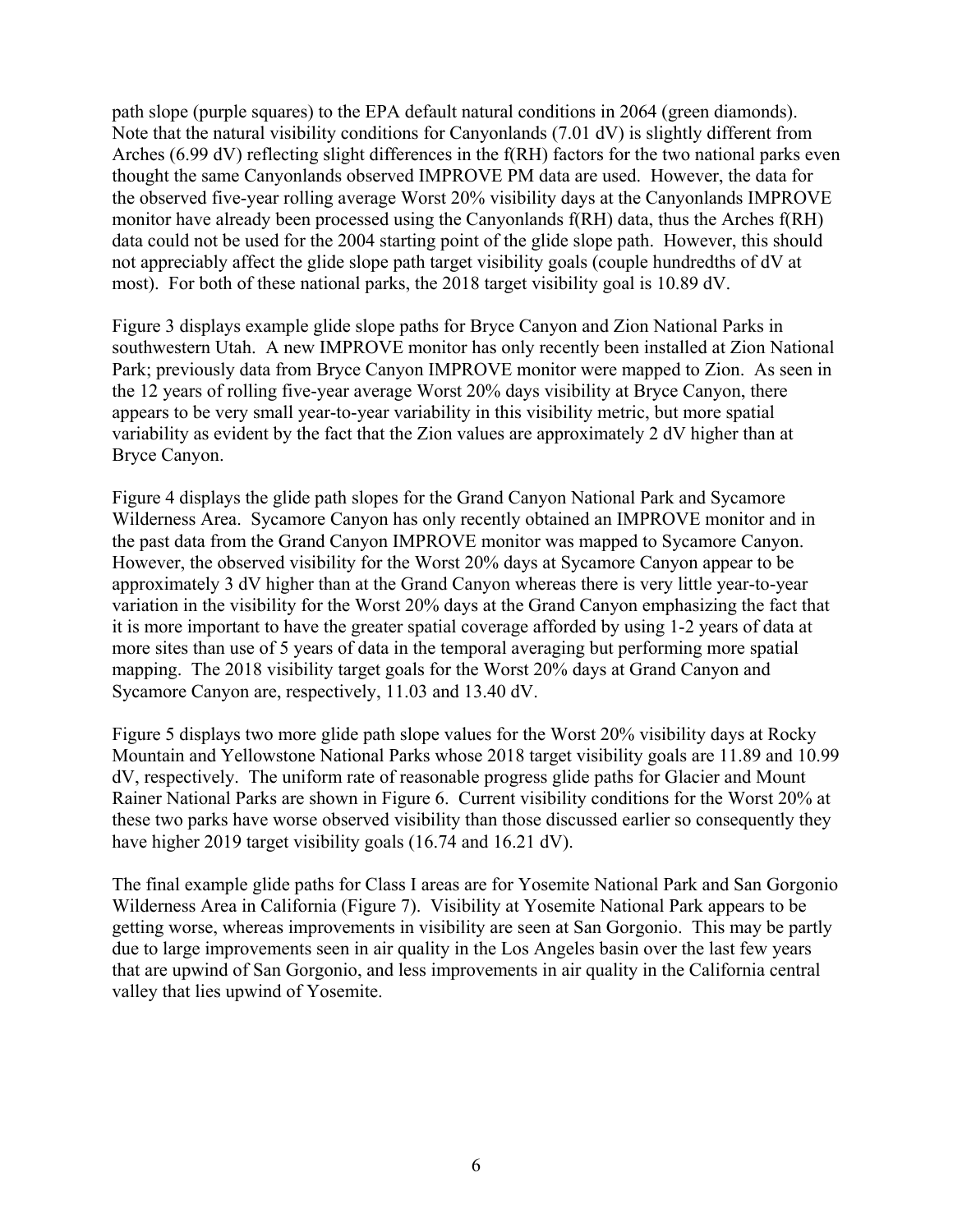

**Figure 2.** Example visibility glide path slopes for the Worst 20% days from the 1997- 2001 five-year baseline surrogate period to EPA draft default natural visibility conditions in 2064 for Arches (top) and Canyonlands (bottom) National Parks showing observed visibility (black diamonds), 2064 default natural conditions (green diamonds) and visibility target values (purple squares)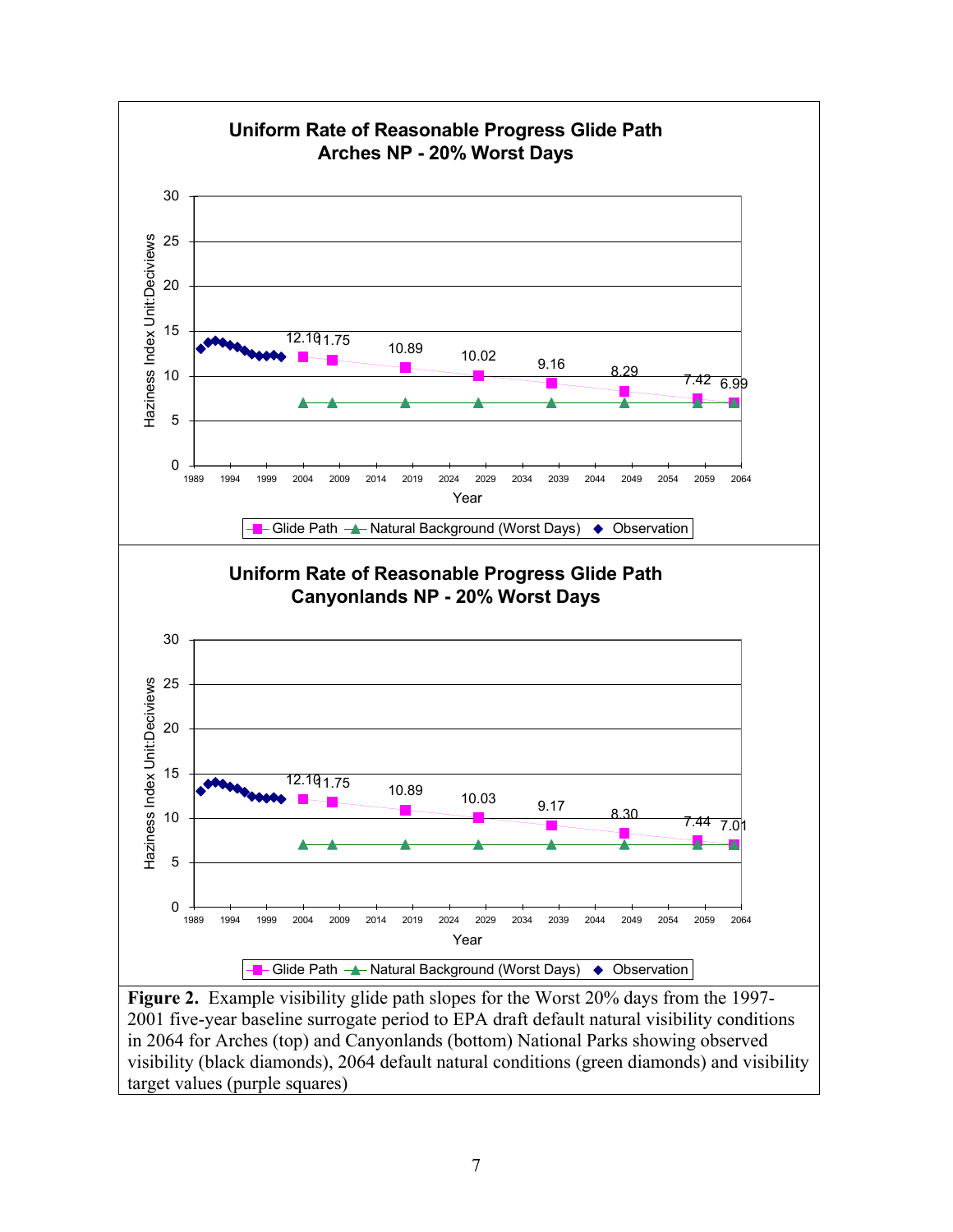

**Figure 3.** Example visibility glide path slopes for the Worst 20% days from the 1997- 2001 five-year baseline surrogate period to EPA draft default natural visibility conditions in 2064 for Bryce Canyon (top) and Zion (bottom) National Parks showing observed visibility (black diamonds), 2064 default natural conditions (green diamonds) and visibility target values (purple squares).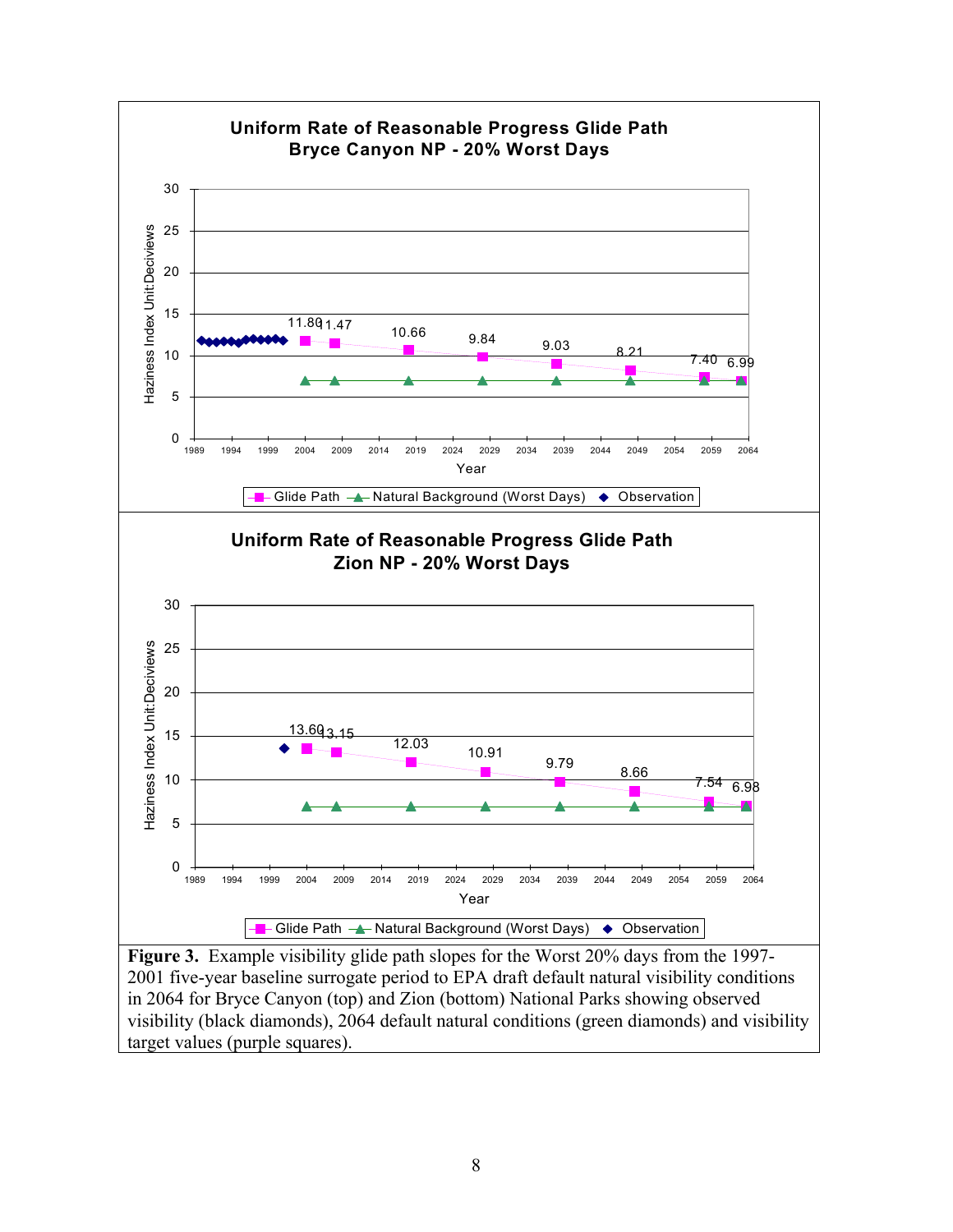

five-year baseline surrogate period to EPA default natural visibility conditions in 2064 for Grand Canyon (top) and Sycamore Canyon (bottom) Class I areas showing observed visibility (black diamonds), 2064 default natural conditions (green diamonds) and visibility target values (purple squares).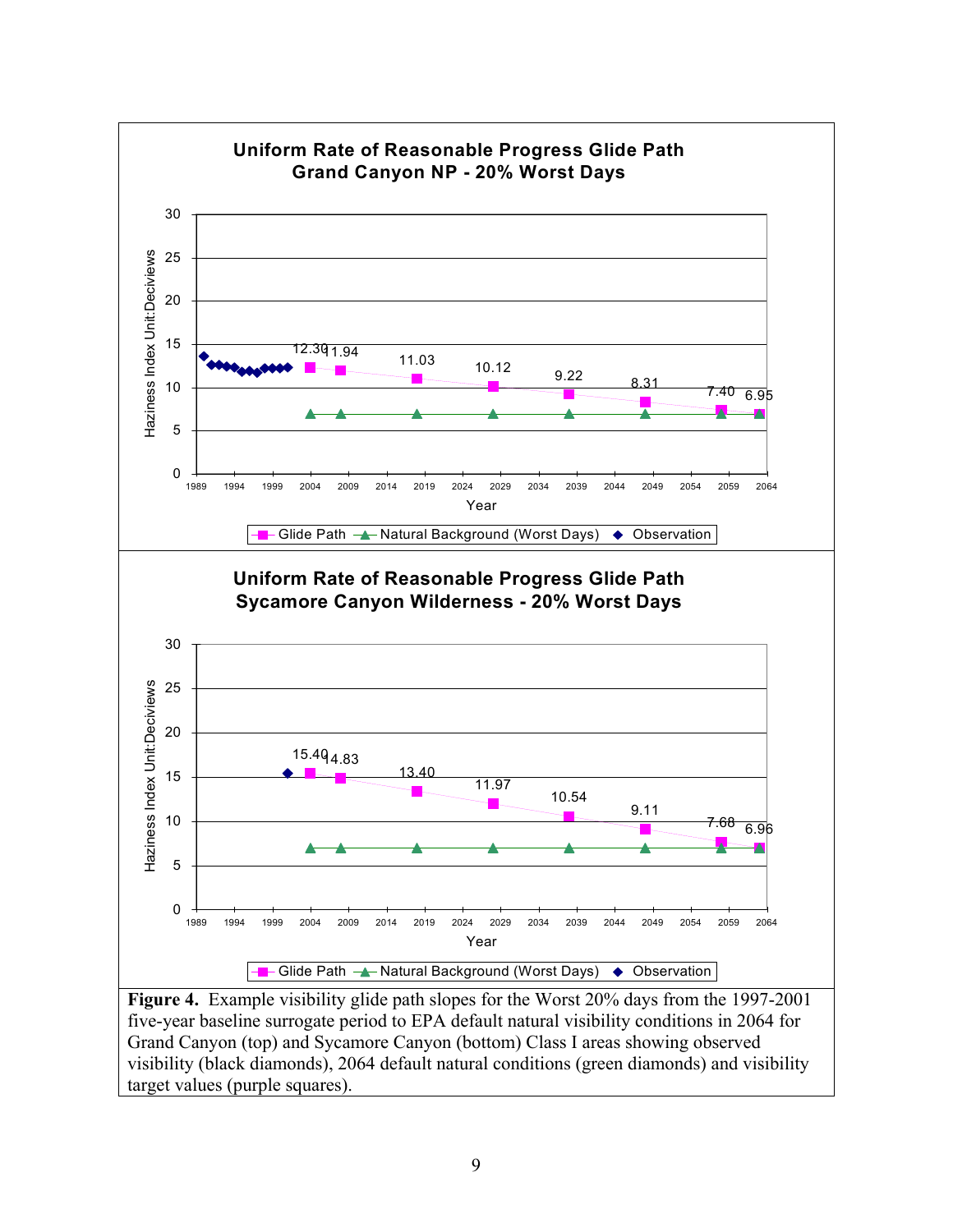

**Figure 5.** Example visibility glide path slopes for the Worst 20% days from the 1997-2001 five-year baseline surrogate period to EPA draft default natural visibility conditions in 2064 for Rocky Mountain (top) and Yellowstone (bottom) National Parks showing observed visibility (black diamonds), 2064 default natural conditions (green diamonds) and visibility target values (purple squares).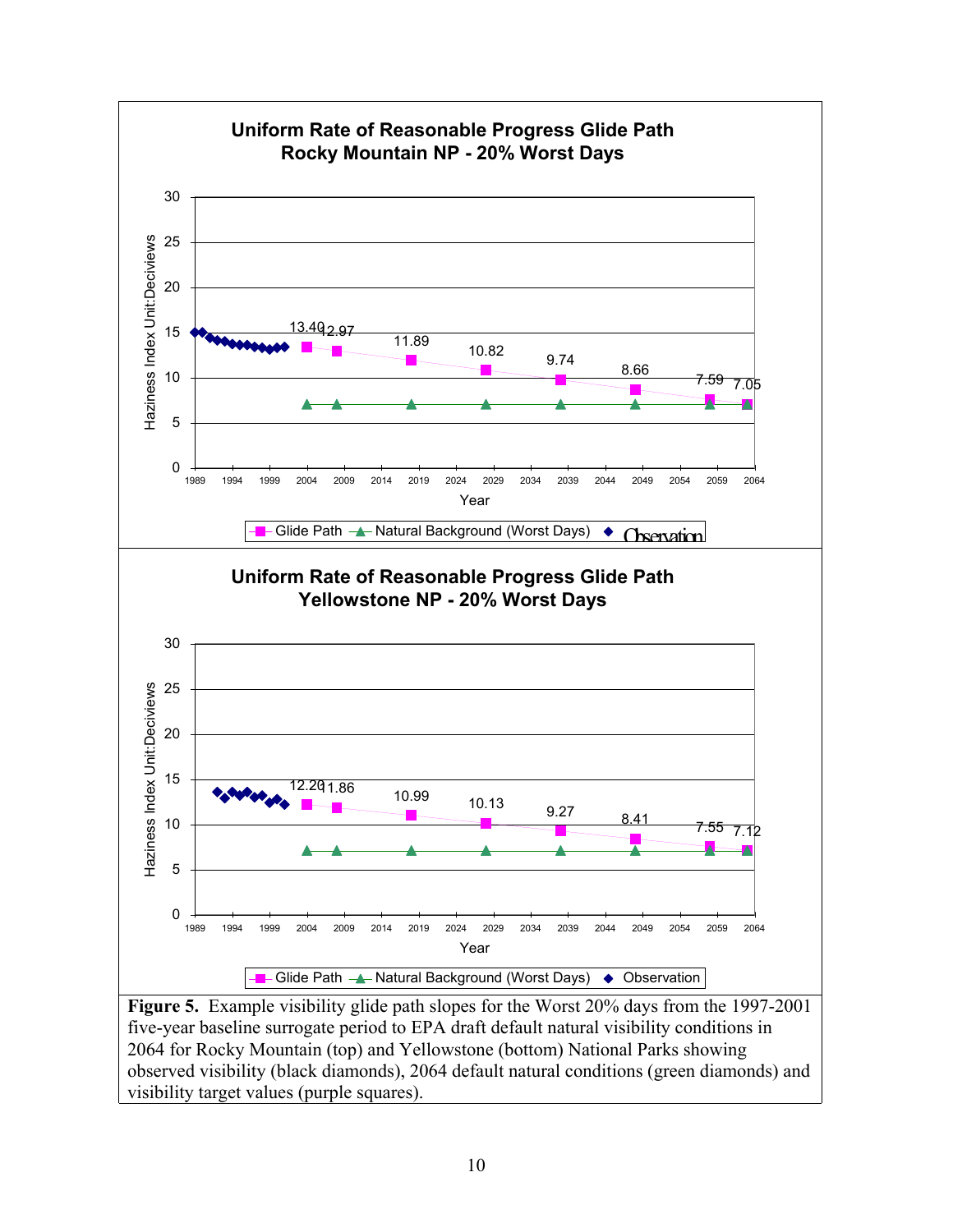

**Figure 6.** Example visibility glide path slopes for the Worst 20% days from the 1997-2001 five-year baseline surrogate period to EPA draft default natural visibility conditions in 2064 for Glacier (top) and Mount Rainer (bottom) National Parks showing observed visibility (black diamonds), 2064 default natural conditions (green diamonds) and visibility target values (purple squares).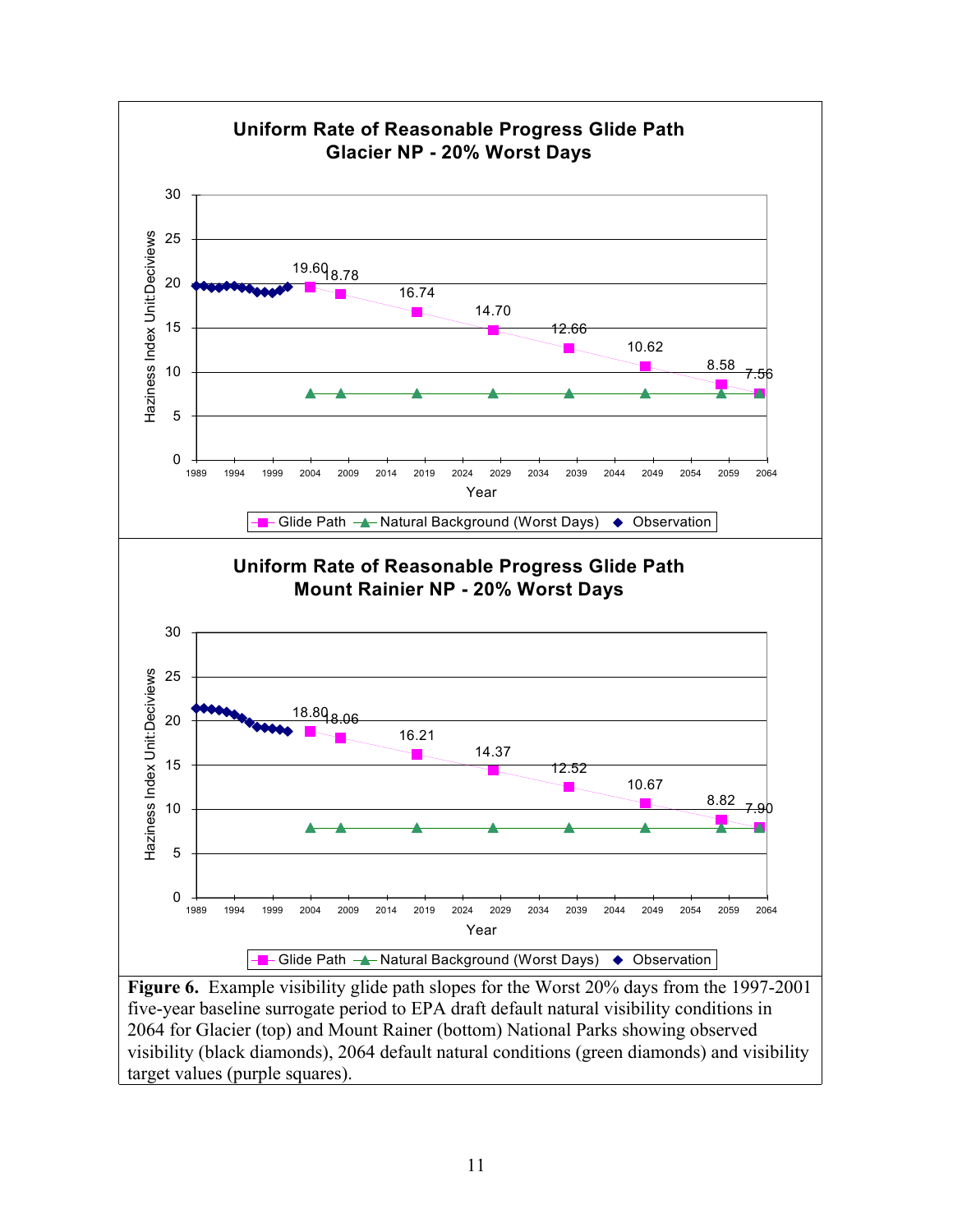

five-year baseline surrogate period to EPA draft default natural visibility conditions in 2064 for Yosemite National Park (top) and San Gorgonio Wilderness Area (bottom) showing observed visibility (black diamonds), 2064 default natural conditions (green diamonds) and visibility target values (purple squares).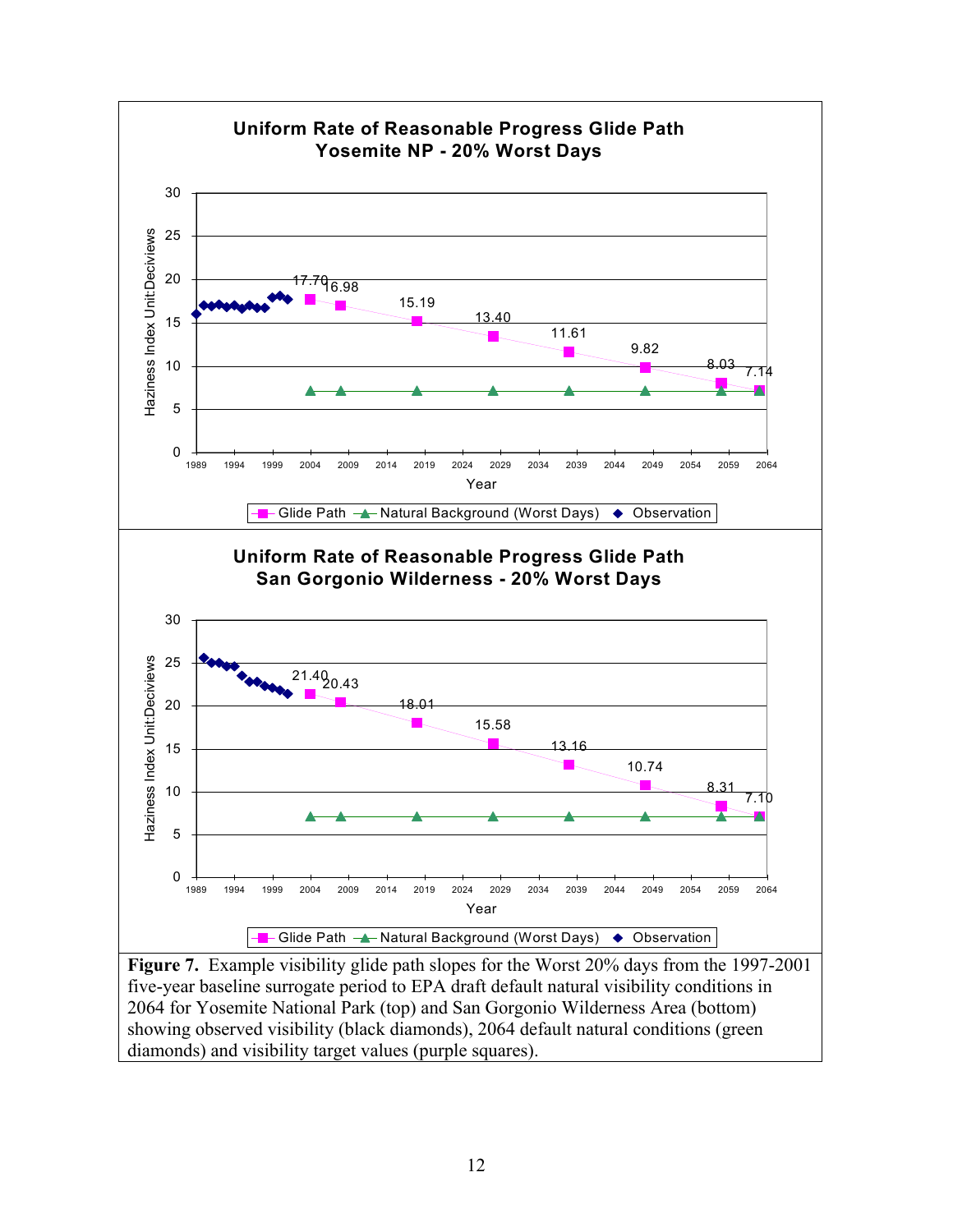# *Preliminary* Estimates of Reasonable Progress at All Western US Class I Areas

Using the 1997-2001 observed PM concentrations for the Worst 20% and Best 20% days, visibility was projected at each western Class I area using the procedures discussed above, and the linear glide path slope gives 2018 target visibility values representing preliminary estimates of reasonable progress.

Table 2 displays the monitored current visibility and 2018 reasonable progress target values on the Worst 20% visibility days. Listed in Table 2 for all Class I areas in the western US WRAP domain are columns containing the following information:

- Observed average visibility in dV for the Worst 20% days from the five year 1997-2001 baseline period;
- The 2018 reasonable progress visibility target value (dV) obtained from the linear glide paths from current visibility to EPA default natural conditions in 2064; and
- The differences in the visibility from 1997-2001 to the 2018 reasonable progress visibility target value (i.e., glide path slope).

**Table 2.** 1997-2001 Average 20% Worst Days' Visibility Monitoring Data and *Preliminary* Estimates of Reasonable Progress Visibility Targets for §309(g) and §308 at western US Class I Areas.

| <b>Class I Area</b>               | S<br>$\mathbf t$<br>$\mathbf{a}$<br>t<br>e | <b>Monitoring Data Results and</b><br><b>2018 Preliminary Reasonable Progress</b><br><b>Visibility Target Values</b> |                                                                                         |                                                                                                 |  |  |
|-----------------------------------|--------------------------------------------|----------------------------------------------------------------------------------------------------------------------|-----------------------------------------------------------------------------------------|-------------------------------------------------------------------------------------------------|--|--|
|                                   |                                            | 1997-2001<br><b>Monitored Visibility</b><br>Data Worst 20%<br>Days (dV)                                              | 2018 Preliminary RP<br><b>Visibility Target</b><br><b>Values</b><br>Worst 20% Days (dV) | Difference between<br>1997-2001 observed<br>and Preliminary 2018<br><b>RP</b> Estimates<br>(dV) |  |  |
| <b>Caney Creek Wilderness</b>     | AR                                         | 25.7                                                                                                                 | 21.82                                                                                   | 3.88                                                                                            |  |  |
| <b>Upper Buffalo Wilderness</b>   | AR                                         | 25.3                                                                                                                 | 21.52                                                                                   | 3.78                                                                                            |  |  |
| Chiricahua NM                     | $A\mathbf{Z}$                              | 13.7                                                                                                                 | 11.87                                                                                   | 1.83                                                                                            |  |  |
| Chiricahua Wilderness             | $A\mathbf{Z}$                              | 13.7                                                                                                                 | 11.87                                                                                   | 1.83                                                                                            |  |  |
| <b>Galiuro Wilderness</b>         | AZ                                         | 13.4                                                                                                                 | 11.64                                                                                   | 1.76                                                                                            |  |  |
| <b>Grand Canyon NP</b>            | $\mathbf{A} \mathbf{Z}$                    | 12.3                                                                                                                 | 10.86                                                                                   | 1.44                                                                                            |  |  |
| <b>Mazatzal Wilderness</b>        | $A\mathbf{Z}$                              | 12.5                                                                                                                 | 10.99                                                                                   | 1.51                                                                                            |  |  |
| <b>Mount Baldy Wilderness</b>     | $A\mathbf{Z}$                              | 14.3                                                                                                                 | 12.32                                                                                   | 1.98                                                                                            |  |  |
| <b>Petrified Forest NP</b>        | $A\mathbf{Z}$                              | 13.0                                                                                                                 | 11.37                                                                                   | 1.63                                                                                            |  |  |
| <b>Pine Mountain Wilderness</b>   | $A\mathbf{Z}$                              | 12.5                                                                                                                 | 10.99                                                                                   | 1.51                                                                                            |  |  |
| <b>Saguaro Wilderness</b>         | $A\mathbf{Z}$                              | 13.7                                                                                                                 | 11.85                                                                                   | 1.85                                                                                            |  |  |
| <b>Sierra Ancha Wilderness</b>    | $A\mathbf{Z}$                              | 12.7                                                                                                                 | 11.14                                                                                   | 1.56                                                                                            |  |  |
| <b>Superstition Wilderness</b>    | $A\mathbf{Z}$                              | 12.7                                                                                                                 | 11.13                                                                                   | 1.57                                                                                            |  |  |
| <b>Sycamore Canyon Wilderness</b> | $A\mathbf{Z}$                              | 15.4                                                                                                                 | 13.12                                                                                   | 2.28                                                                                            |  |  |
| <b>Agua Tibia Wilderness</b>      | CA                                         | 22.7                                                                                                                 | 18.51                                                                                   | 4.19                                                                                            |  |  |
| <b>Caribou Wilderness</b>         | CA                                         | 15.3                                                                                                                 | 13.14                                                                                   | 2.16                                                                                            |  |  |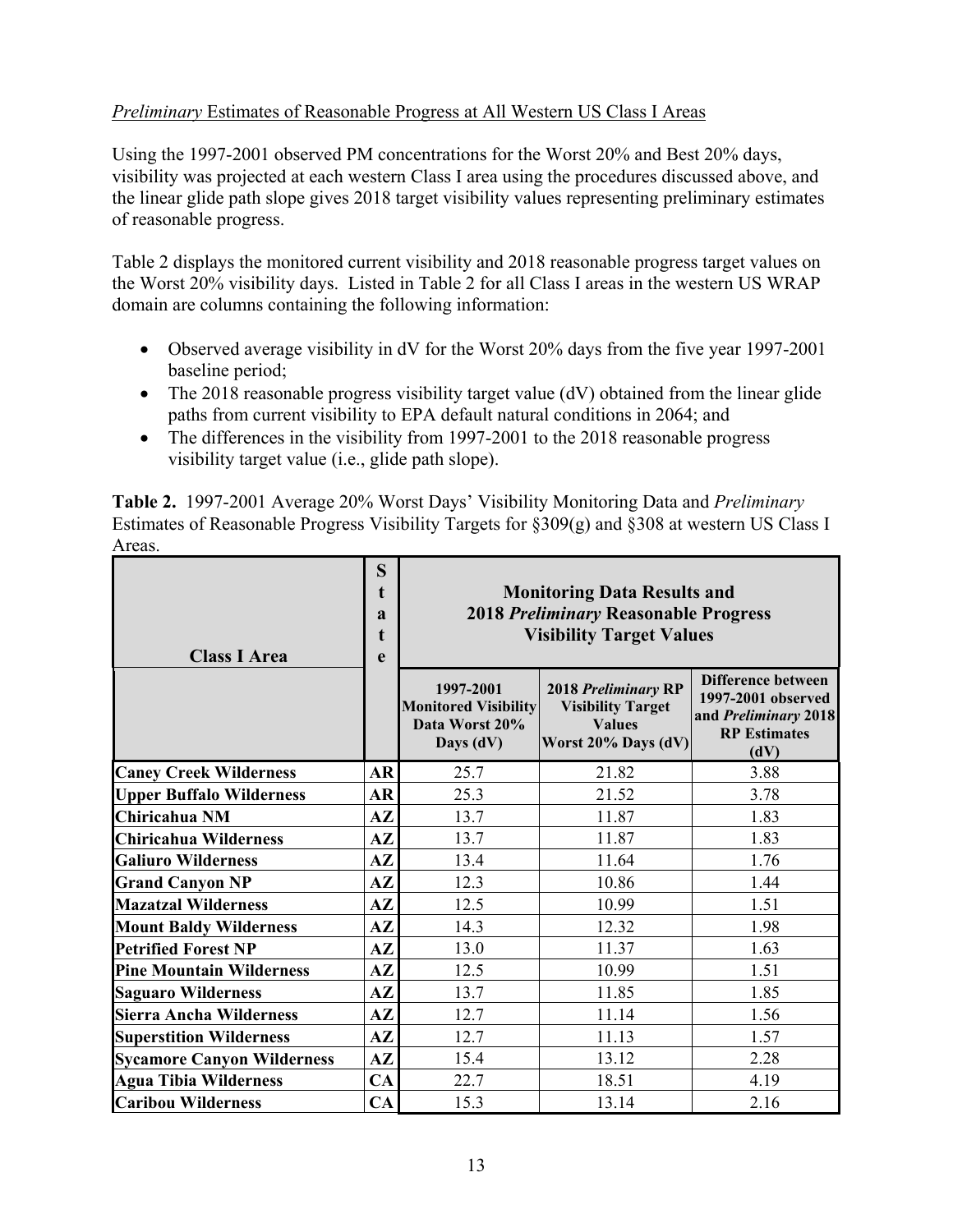| <b>Class I Area</b>                | S<br>t<br>$\mathbf{a}$<br>t<br>$\mathbf e$ | <b>Monitoring Data Results and</b><br><b>2018 Preliminary Reasonable Progress</b><br><b>Visibility Target Values</b> |                                                                                         |                                                                                                        |  |  |
|------------------------------------|--------------------------------------------|----------------------------------------------------------------------------------------------------------------------|-----------------------------------------------------------------------------------------|--------------------------------------------------------------------------------------------------------|--|--|
|                                    |                                            | 1997-2001<br><b>Monitored Visibility</b><br>Data Worst 20%<br>Days (dV)                                              | 2018 Preliminary RP<br><b>Visibility Target</b><br><b>Values</b><br>Worst 20% Days (dV) | <b>Difference between</b><br>1997-2001 observed<br>and Preliminary 2018<br><b>RP</b> Estimates<br>(dV) |  |  |
| <b>Cucamonga Wilderness</b>        | CA                                         | 21.4                                                                                                                 | 17.56                                                                                   | 3.84                                                                                                   |  |  |
| <b>Desolation Wilderness</b>       | CA                                         | 13.9                                                                                                                 | 12.07                                                                                   | 1.83                                                                                                   |  |  |
| <b>Dome Land Wilderness</b>        | CA                                         | 23.8                                                                                                                 | 19.29                                                                                   | 4.51                                                                                                   |  |  |
| <b>Emigrant Wilderness</b>         | CA                                         | 17.7                                                                                                                 | 14.85                                                                                   | 2.85                                                                                                   |  |  |
| <b>Hoover Wilderness</b>           | CA                                         | 17.7                                                                                                                 | 14.85                                                                                   | 2.85                                                                                                   |  |  |
| <b>John Muir Wilderness</b>        | <b>CA</b>                                  | 23.8                                                                                                                 | 19.30                                                                                   | 4.50                                                                                                   |  |  |
| <b>Joshua Tree NP</b>              | CA                                         | 19.4                                                                                                                 | 16.08                                                                                   | 3.32                                                                                                   |  |  |
| <b>Kaiser Wilderness</b>           | CA                                         | 23.8                                                                                                                 | 19.30                                                                                   | 4.50                                                                                                   |  |  |
| <b>Kings Canyon NP</b>             | CA                                         | 23.8                                                                                                                 | 19.30                                                                                   | 4.50                                                                                                   |  |  |
| <b>Lava Beds Wilderness</b>        | CA                                         | 14.3                                                                                                                 | 12.46                                                                                   | 1.84                                                                                                   |  |  |
| <b>Lassen Volcanic NP</b>          | CA                                         | 15.3                                                                                                                 | 13.14                                                                                   | 2.16                                                                                                   |  |  |
| <b>Marble Mountain Wilderness</b>  | CA                                         | 18.3                                                                                                                 | 15.43                                                                                   | 2.87                                                                                                   |  |  |
| <b>Minarets in Ansel Adams WA</b>  | CA                                         | 23.8                                                                                                                 | 19.30                                                                                   | 4.50                                                                                                   |  |  |
| <b>Mokelumne Wilderness</b>        | CA                                         | 13.9                                                                                                                 | 12.08                                                                                   | 1.82                                                                                                   |  |  |
| <b>Pinnacles NM</b>                | CA                                         | 18.7                                                                                                                 | 15.63                                                                                   | 3.07                                                                                                   |  |  |
| <b>Point Reyes NS</b>              | CA                                         | 20.7                                                                                                                 | 17.11                                                                                   | 3.59                                                                                                   |  |  |
| <b>Redwood NP</b>                  | CA                                         | 17.3                                                                                                                 | 14.74                                                                                   | 2.56                                                                                                   |  |  |
| <b>San Gabriel Wilderness</b>      | CA                                         | 21.4                                                                                                                 | 17.56                                                                                   | 3.84                                                                                                   |  |  |
| <b>San Gorgonio Wilderness</b>     | CA                                         | 21.4                                                                                                                 | 17.54                                                                                   | 3.86                                                                                                   |  |  |
| <b>San Jacinto Wilderness</b>      | CA                                         | 21.6                                                                                                                 | 17.69                                                                                   | 3.91                                                                                                   |  |  |
| <b>San Rafael Wilderness</b>       | CA                                         | 18.7                                                                                                                 | 15.62                                                                                   | 3.08                                                                                                   |  |  |
| <b>Sequoia NP</b>                  | CA                                         | 23.8                                                                                                                 | 19.30                                                                                   | 4.50                                                                                                   |  |  |
| <b>South Warner Wilderness</b>     | CA                                         | 13.8                                                                                                                 | 12.05                                                                                   | 1.75                                                                                                   |  |  |
| <b>Thousand Lakes Wilderness</b>   | CA                                         | 15.4                                                                                                                 | 13.22                                                                                   | 2.18                                                                                                   |  |  |
| <b>Ventana Wilderness</b>          | CA                                         | 18.6                                                                                                                 | 15.56                                                                                   | 3.04                                                                                                   |  |  |
| <b>Yolla Bolly Middle Eel WA</b>   | CA                                         | 17.7                                                                                                                 | 14.92                                                                                   | 2.78                                                                                                   |  |  |
| <b>Yosemite NP</b>                 | CA                                         | 17.7                                                                                                                 | 14.85                                                                                   | 2.85                                                                                                   |  |  |
| <b>Black Canyon of Gunnison NP</b> | $\bf CO$                                   | 11.3                                                                                                                 | 10.16                                                                                   | 1.14                                                                                                   |  |  |
| <b>Eagles Nest Wilderness</b>      | $\bf CO$                                   | 10.6                                                                                                                 | 9.65                                                                                    | 0.95                                                                                                   |  |  |
| <b>Flat Tops Wilderness</b>        | CO                                         | 10.5                                                                                                                 | 9.57                                                                                    | 0.93                                                                                                   |  |  |
| <b>Great Sand Dunes NM</b>         | CO                                         | 12.9                                                                                                                 | 11.33                                                                                   | 1.57                                                                                                   |  |  |
| La Garita Wilderness               | $\bf CO$                                   | 11.4                                                                                                                 | 10.23                                                                                   | 1.17                                                                                                   |  |  |
| <b>Maroon Bells-Snowmass WA</b>    | CO                                         | 10.6                                                                                                                 | 9.65                                                                                    | 0.95                                                                                                   |  |  |
| <b>Mesa Verde NP</b>               | CO                                         | 13.1                                                                                                                 | 11.48                                                                                   | 1.62                                                                                                   |  |  |
| <b>Mount Zirkel Wilderness</b>     | $\bf CO$                                   | 11.3                                                                                                                 | 10.16                                                                                   | 1.14                                                                                                   |  |  |
| <b>Rawah Wilderness</b>            | CO                                         | 11.3                                                                                                                 | 10.16                                                                                   | 1.14                                                                                                   |  |  |
| <b>Rocky Mountain NP</b>           | $\bf CO$                                   | 13.4                                                                                                                 | 11.69                                                                                   | 1.71                                                                                                   |  |  |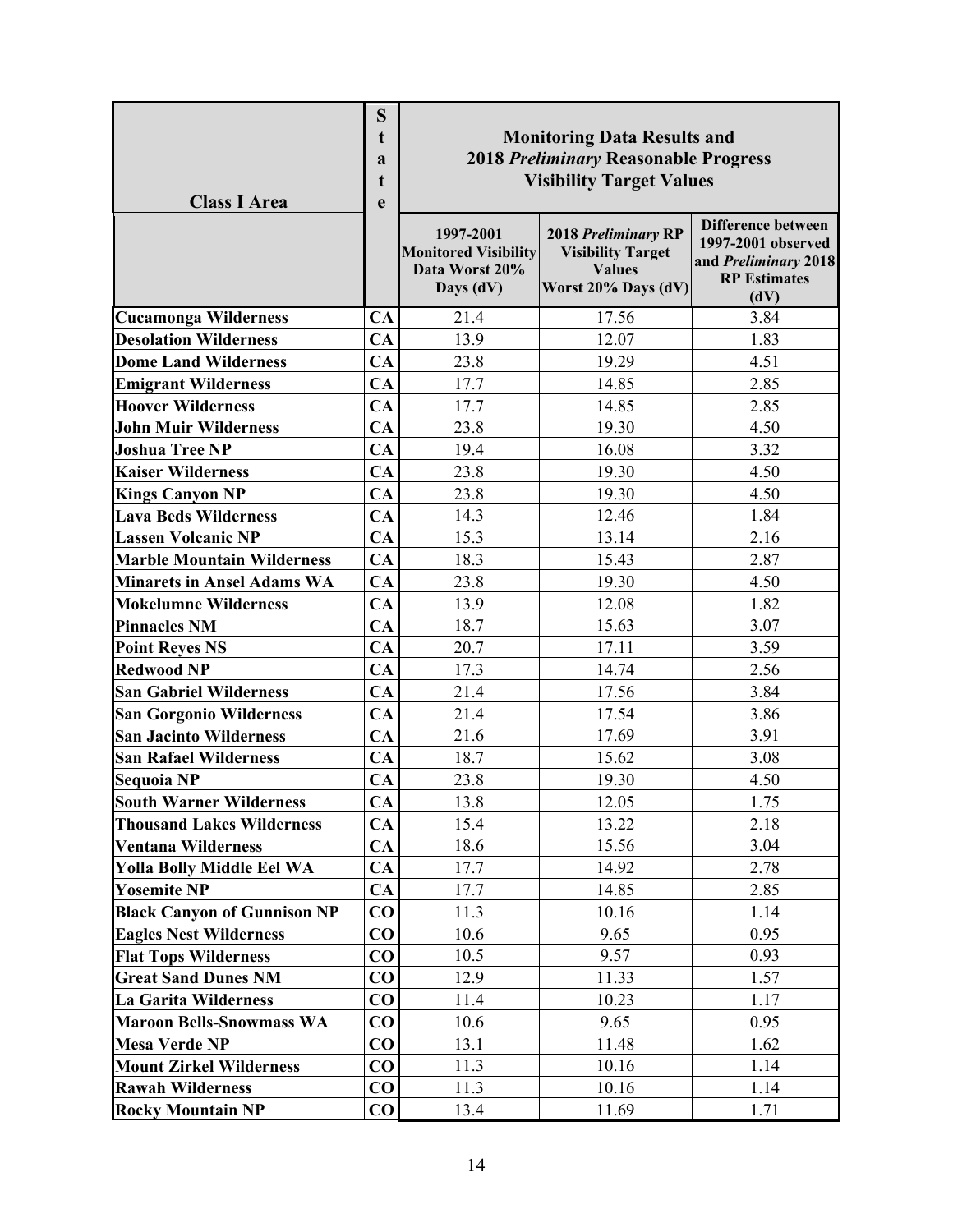| <b>Class I Area</b>                   | S<br>t<br>a<br>t<br>e | <b>Monitoring Data Results and</b><br><b>2018 Preliminary Reasonable Progress</b><br><b>Visibility Target Values</b> |                                                                                         |                                                                                                        |  |  |
|---------------------------------------|-----------------------|----------------------------------------------------------------------------------------------------------------------|-----------------------------------------------------------------------------------------|--------------------------------------------------------------------------------------------------------|--|--|
|                                       |                       | 1997-2001<br><b>Monitored Visibility</b><br>Data Worst 20%<br>Days (dV)                                              | 2018 Preliminary RP<br><b>Visibility Target</b><br><b>Values</b><br>Worst 20% Days (dV) | <b>Difference between</b><br>1997-2001 observed<br>and Preliminary 2018<br><b>RP</b> Estimates<br>(dV) |  |  |
| <b>West Elk Wilderness</b>            | CO                    | 10.6                                                                                                                 | 9.65                                                                                    | 0.95                                                                                                   |  |  |
| <b>Weminuche Wilderness</b>           | CO                    | 11.3                                                                                                                 | 10.16                                                                                   | 1.14                                                                                                   |  |  |
| <b>Craters of The Moon Wilderness</b> | ID                    | 14.9                                                                                                                 | 12.80                                                                                   | 2.10                                                                                                   |  |  |
| <b>Hells Canyon Wilderness</b>        | ID                    | 19.2                                                                                                                 | 15.99                                                                                   | 3.21                                                                                                   |  |  |
| <b>Sawtooth Wilderness</b>            | ID                    | 14.2                                                                                                                 | 12.30                                                                                   | 1.90                                                                                                   |  |  |
| <b>Selway-Bitterroot Wilderness</b>   | ID                    | 12.5                                                                                                                 | 11.10                                                                                   | 1.40                                                                                                   |  |  |
| <b>Isle Royale NP</b>                 | MI                    | 21.3                                                                                                                 | 18.58                                                                                   | 2.72                                                                                                   |  |  |
| <b>Boundary Waters Canoe Area</b>     | <b>MN</b>             | 20.4                                                                                                                 | 17.92                                                                                   | 2.48                                                                                                   |  |  |
| <b>Voyageurs NP</b>                   | <b>MN</b>             | 18.6                                                                                                                 | 16.57                                                                                   | 2.03                                                                                                   |  |  |
| <b>Hercules-Glades Wilderness</b>     | <b>MO</b>             | 25.3                                                                                                                 | 21.51                                                                                   | 3.79                                                                                                   |  |  |
| <b>Mingo Wilderness</b>               | <b>MO</b>             | 28.4                                                                                                                 | 23.78                                                                                   | 4.62                                                                                                   |  |  |
| <b>Anaconda-Pintler Wilderness</b>    | <b>MT</b>             | 12.4                                                                                                                 | 11.02                                                                                   | 1.38                                                                                                   |  |  |
| <b>Bob Marshall Wilderness</b>        | <b>MT</b>             | 15.2                                                                                                                 | 13.08                                                                                   | 2.12                                                                                                   |  |  |
| <b>Cabinet Mountains Wilderness</b>   | <b>MT</b>             | 14.0                                                                                                                 | 12.23                                                                                   | 1.77                                                                                                   |  |  |
| <b>Gates of the Mountain WA</b>       | <b>MT</b>             | 11.4                                                                                                                 | 10.27                                                                                   | 1.13                                                                                                   |  |  |
| <b>Glacier NP</b>                     | <b>MT</b>             | 19.6                                                                                                                 | 16.35                                                                                   | 3.25                                                                                                   |  |  |
| <b>Medicine Lake Wilderness</b>       | <b>MT</b>             | 18.4                                                                                                                 | 15.40                                                                                   | 3.00                                                                                                   |  |  |
| <b>Mission Mountain Wilderness</b>    | <b>MT</b>             | 15.2                                                                                                                 | 13.09                                                                                   | 2.11                                                                                                   |  |  |
| <b>Red Rock Lakes Wilderness</b>      | <b>MT</b>             | 12.2                                                                                                                 | 10.83                                                                                   | 1.37                                                                                                   |  |  |
| <b>Scapegoat Wilderness</b>           | <b>MT</b>             | 15.0                                                                                                                 | 12.92                                                                                   | 2.08                                                                                                   |  |  |
| <b>UL Bend Wilderness</b>             | <b>MT</b>             | 16.1                                                                                                                 | 13.69                                                                                   | 2.41                                                                                                   |  |  |
| <b>Lostwood Wilderness</b>            | <b>ND</b>             | 20.1                                                                                                                 | 16.65                                                                                   | 3.45                                                                                                   |  |  |
| Theodore Roosevelt NP                 | ND                    | 18.5                                                                                                                 | 15.48                                                                                   | 3.02                                                                                                   |  |  |
| <b>Bandelier NM</b>                   | <b>NM</b>             | 14.0                                                                                                                 | 12.12                                                                                   | 1.88                                                                                                   |  |  |
| <b>Bosque del Apache Wilderness</b>   | NM                    | 17.8                                                                                                                 | 14.88                                                                                   | 2.92                                                                                                   |  |  |
| <b>Carlsbad Caverns NP</b>            | NM                    | 17.4                                                                                                                 | 14.60                                                                                   | 2.80                                                                                                   |  |  |
| <b>Gila Wilderness</b>                | NM                    | 14.3                                                                                                                 | 12.32                                                                                   | 1.98                                                                                                   |  |  |
| <b>Pecos Wilderness</b>               | NM                    | 14.0                                                                                                                 | 12.12                                                                                   | 1.88                                                                                                   |  |  |
| <b>Salt Creek Wilderness</b>          | <b>NM</b>             | 17.8                                                                                                                 | 14.88                                                                                   | 2.92                                                                                                   |  |  |
| <b>San Pedro Parks Wilderness</b>     | NM                    | 10.7                                                                                                                 | 9.71                                                                                    | 0.99                                                                                                   |  |  |
| <b>White Mountain Wilderness</b>      | NM                    | 17.8                                                                                                                 | 14.88                                                                                   | 2.92                                                                                                   |  |  |
| <b>Wheeler Peak Wilderness</b>        | NM                    | 14.0                                                                                                                 | 12.13                                                                                   | 1.87                                                                                                   |  |  |
| <b>Jarbidge Wilderness</b>            | N V                   | 12.9                                                                                                                 | 11.33                                                                                   | 1.57                                                                                                   |  |  |
| <b>Wichita Mountains Wilderness</b>   | OK                    | 25.7                                                                                                                 | 21.75                                                                                   | 3.95                                                                                                   |  |  |
| <b>Crater Lake NP</b>                 | <b>OR</b>             | 13.4                                                                                                                 | 11.86                                                                                   | 1.54                                                                                                   |  |  |
| <b>Diamond Peak Wilderness</b>        | <b>OR</b>             | 13.5                                                                                                                 | 11.95                                                                                   | 1.55                                                                                                   |  |  |
| <b>Eagle Cap Wilderness</b>           | <b>OR</b>             | 19.0                                                                                                                 | 15.85                                                                                   | 3.15                                                                                                   |  |  |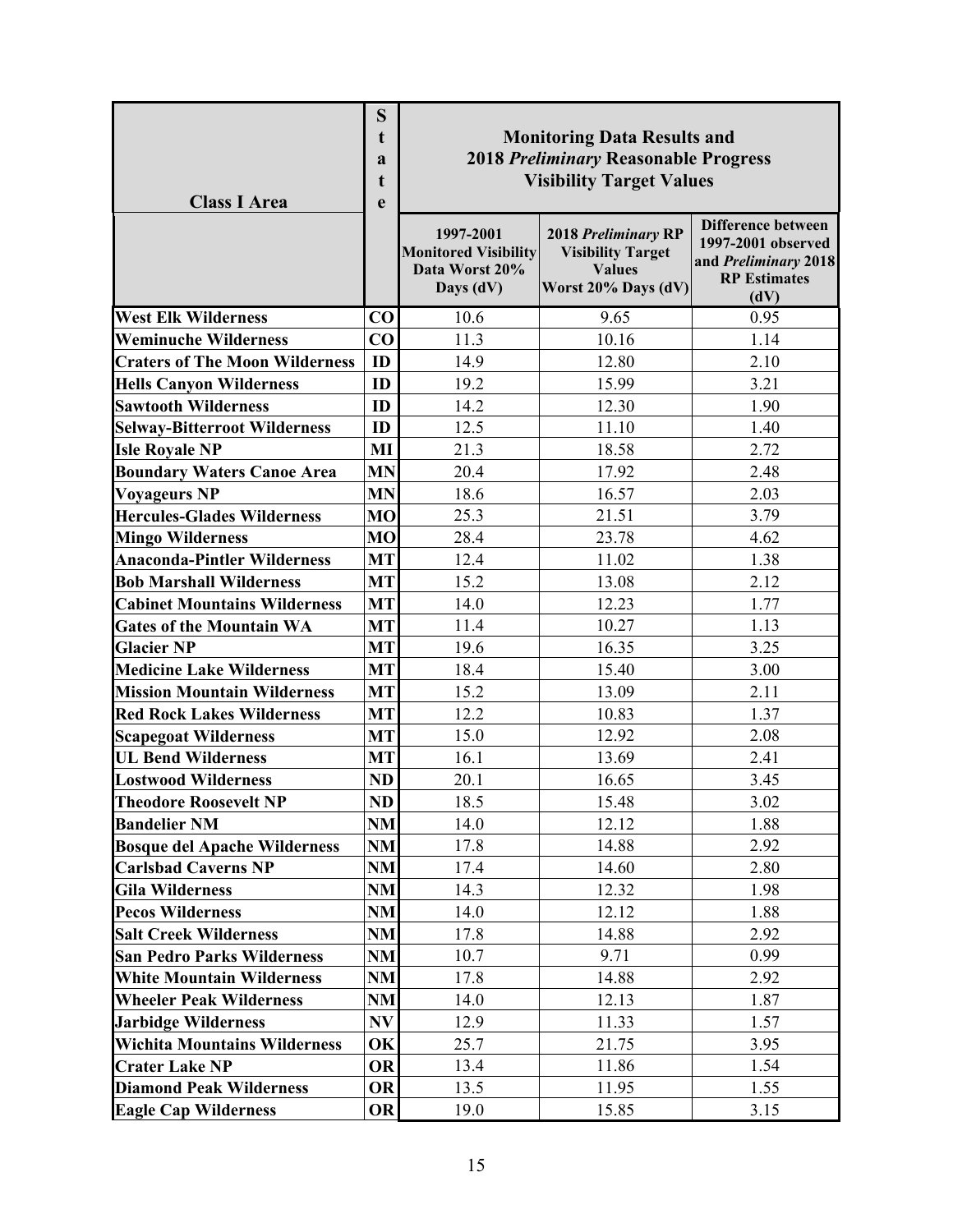| <b>Class I Area</b>                   | S<br>t<br>a<br>t<br>e | <b>Monitoring Data Results and</b><br><b>2018 Preliminary Reasonable Progress</b><br><b>Visibility Target Values</b><br>Difference between |                                                                                         |                                                                           |  |  |
|---------------------------------------|-----------------------|--------------------------------------------------------------------------------------------------------------------------------------------|-----------------------------------------------------------------------------------------|---------------------------------------------------------------------------|--|--|
|                                       |                       | 1997-2001<br><b>Monitored Visibility</b><br>Data Worst 20%<br>Days (dV)                                                                    | 2018 Preliminary RP<br><b>Visibility Target</b><br><b>Values</b><br>Worst 20% Days (dV) | 1997-2001 observed<br>and Preliminary 2018<br><b>RP</b> Estimates<br>(dV) |  |  |
| <b>Gearhart Mountain Wilderness</b>   | <b>OR</b>             | 12.9                                                                                                                                       | 11.43                                                                                   | 1.47                                                                      |  |  |
| <b>Kalmiopsis Wilderness</b>          | <b>OR</b>             | 14.6                                                                                                                                       | 12.74                                                                                   | 1.86                                                                      |  |  |
| <b>Mount Hood Wilderness</b>          | <b>OR</b>             | 14.0                                                                                                                                       | 12.32                                                                                   | 1.68                                                                      |  |  |
| <b>Mount Jefferson Wilderness</b>     | <b>OR</b>             | 15.9                                                                                                                                       | 13.72                                                                                   | 2.18                                                                      |  |  |
| <b>Mountain Lakes Wilderness</b>      | <b>OR</b>             | 13.1                                                                                                                                       | 11.61                                                                                   | 1.49                                                                      |  |  |
| <b>Mount Washington Wilderness</b>    | <b>OR</b>             | 16.0                                                                                                                                       | 13.81                                                                                   | 2.19                                                                      |  |  |
| <b>Strawberry Mountain Wilderness</b> | <b>OR</b>             | 19.4                                                                                                                                       | 16.19                                                                                   | 3.21                                                                      |  |  |
| <b>Three Sisters Wilderness</b>       | <b>OR</b>             | 16.0                                                                                                                                       | 13.81                                                                                   | 2.19                                                                      |  |  |
| <b>Badlands NM</b>                    | <b>SD</b>             | 17.4                                                                                                                                       | 14.67                                                                                   | 2.73                                                                      |  |  |
| <b>Wind Cave NP</b>                   | <b>SD</b>             | 15.9                                                                                                                                       | 13.56                                                                                   | 2.34                                                                      |  |  |
| <b>Big Bend NP</b>                    | <b>TX</b>             | 18.5                                                                                                                                       | 15.38                                                                                   | 3.12                                                                      |  |  |
| <b>Guadalupe Mountains NP</b>         | TX                    | 17.5                                                                                                                                       | 14.67                                                                                   | 2.83                                                                      |  |  |
| <b>Arches NP</b>                      | <b>UT</b>             | 12.1                                                                                                                                       | 10.72                                                                                   | 1.38                                                                      |  |  |
| <b>Bryce Canyon NP</b>                | UT                    | 11.8                                                                                                                                       | 10.50                                                                                   | 1.30                                                                      |  |  |
| <b>Canyonlands NP</b>                 | <b>UT</b>             | 12.1                                                                                                                                       | 10.73                                                                                   | 1.37                                                                      |  |  |
| <b>Capitol Reef NP</b>                | <b>UT</b>             | 12.1                                                                                                                                       | 10.73                                                                                   | 1.37                                                                      |  |  |
| <b>Zion NP</b>                        | <b>UT</b>             | 13.6                                                                                                                                       | 11.81                                                                                   | 1.79                                                                      |  |  |
| <b>Alpine Lakes Wilderness</b>        | <b>WA</b>             | 17.9                                                                                                                                       | 15.19                                                                                   | 2.71                                                                      |  |  |
| <b>Glacier Peak Wilderness</b>        | <b>WA</b>             | 14.1                                                                                                                                       | 12.40                                                                                   | 1.70                                                                      |  |  |
| <b>Goat Rocks Wilderness</b>          | <b>WA</b>             | 18.8                                                                                                                                       | 15.84                                                                                   | 2.96                                                                      |  |  |
| <b>Mount Adams Wilderness</b>         | <b>WA</b>             | 18.8                                                                                                                                       | 15.83                                                                                   | 2.97                                                                      |  |  |
| <b>Mount Rainier NP</b>               | WA                    | 18.8                                                                                                                                       | 15.86                                                                                   | 2.94                                                                      |  |  |
| <b>North Cascades NP</b>              | WA                    | 14.1                                                                                                                                       | 12.39                                                                                   | 1.71                                                                      |  |  |
| <b>Olympic NP</b>                     | <b>WA</b>             | 17.9                                                                                                                                       | 15.20                                                                                   | 2.70                                                                      |  |  |
| <b>Pasayten Wilderness</b>            | <b>WA</b>             | 16.1                                                                                                                                       | 13.85                                                                                   | 2.25                                                                      |  |  |
| <b>Bridger Wilderness</b>             | WY                    | 11.2                                                                                                                                       | 10.09                                                                                   | 1.11                                                                      |  |  |
| <b>Fitzpatrick Wilderness</b>         | WY                    | 11.2                                                                                                                                       | 10.09                                                                                   | 1.11                                                                      |  |  |
| <b>Grand Teton NP</b>                 | <b>WY</b>             | 12.1                                                                                                                                       | 10.75                                                                                   | 1.35                                                                      |  |  |
| North Absaroka Wilderness             | <b>WY</b>             | 12.1                                                                                                                                       | 10.75                                                                                   | 1.35                                                                      |  |  |
| <b>Teton Wilderness</b>               | WY                    | 12.1                                                                                                                                       | 10.75                                                                                   | 1.35                                                                      |  |  |
| <b>Washakie Wilderness</b>            | WY                    | 12.1                                                                                                                                       | 10.75                                                                                   | 1.35                                                                      |  |  |
| <b>Yellowstone NP</b>                 | <b>WY</b>             | 12.2                                                                                                                                       | 10.83                                                                                   | 1.37                                                                      |  |  |

Table 3 summarizes the 1997-2001 observed visibility and 2064 default natural visibility conditions at western Class I areas on the Best 20% visibility days.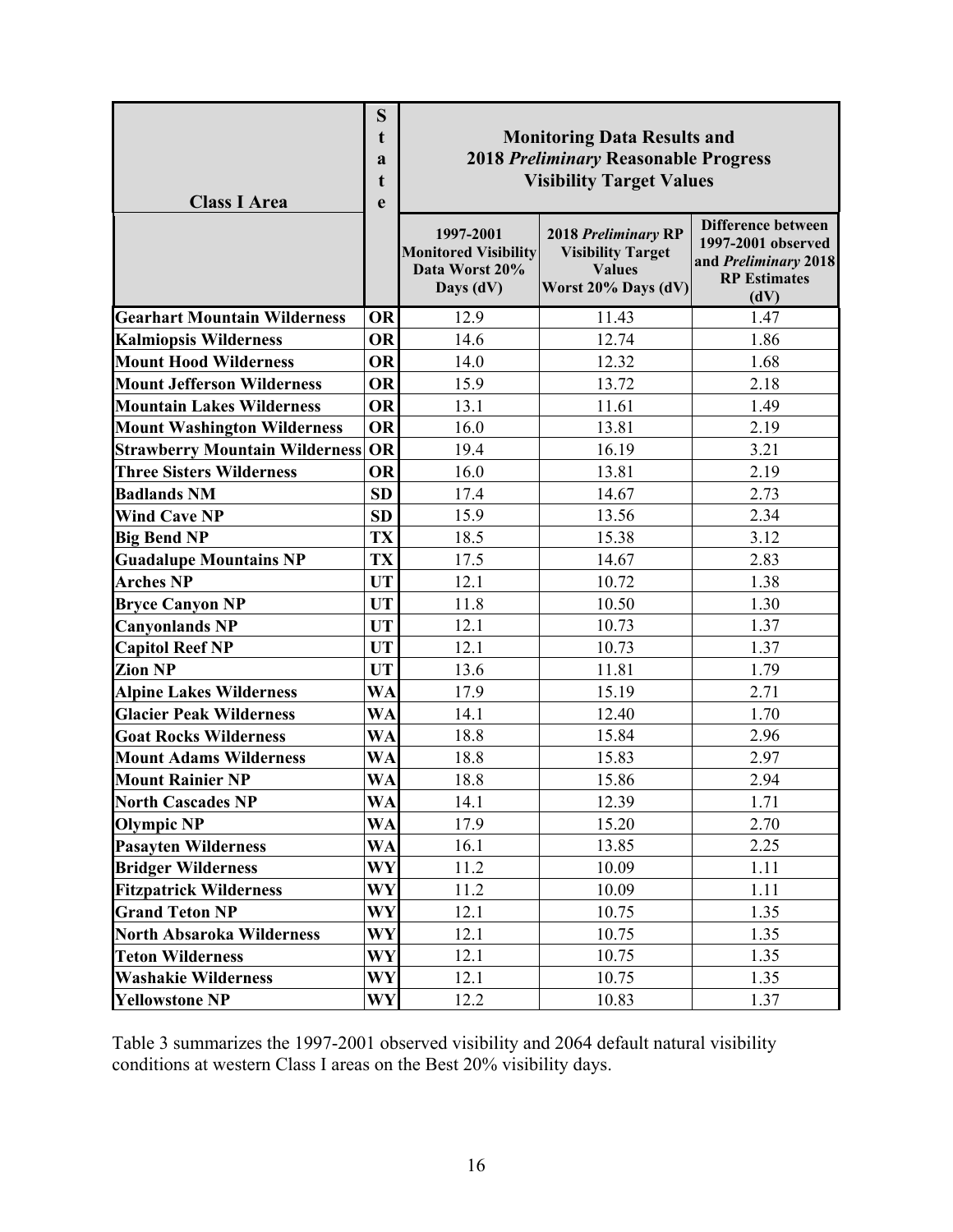| <b>Class I Area</b>               | S<br>t<br>a<br>t<br>e | <b>Monitoring Data Results and</b><br><b>EPA Natural Conditions Estimates</b><br>1997-2001 Monitored<br>2064 Default EPA 20%<br><b>Visibility Data</b><br><b>Best Days' Natural</b> |                                     |
|-----------------------------------|-----------------------|-------------------------------------------------------------------------------------------------------------------------------------------------------------------------------------|-------------------------------------|
|                                   |                       | Best 20% Days<br>(dV)                                                                                                                                                               | <b>Conditions Estimates</b><br>(dV) |
| <b>Caney Creek Wilderness</b>     | <b>AR</b>             | 12.60                                                                                                                                                                               | 3.65                                |
| <b>Upper Buffalo Wilderness</b>   | AR                    | 12.20                                                                                                                                                                               | 3.60                                |
| Chiricahua NM                     | $A\mathbf{Z}$         | 6.10                                                                                                                                                                                | 1.80                                |
| Chiricahua Wilderness             | $A\mathbf{Z}$         | 6.10                                                                                                                                                                                | 1.79                                |
| <b>Galiuro Wilderness</b>         | $A\mathbf{Z}$         | 6.00                                                                                                                                                                                | 1.76                                |
| <b>Grand Canyon NP</b>            | $A\mathbf{Z}$         | 4.80                                                                                                                                                                                | 1.83                                |
| <b>Mazatzal Wilderness</b>        | $A\mathbf{Z}$         | 6.30                                                                                                                                                                                | 1.79                                |
| <b>Mount Baldy Wilderness</b>     | $A\mathbf{Z}$         | 5.50                                                                                                                                                                                | 1.83                                |
| <b>Petrified Forest NP</b>        | $A\mathbf{Z}$         | 6.50                                                                                                                                                                                | 1.85                                |
| <b>Pine Mountain Wilderness</b>   | $A\mathbf{Z}$         | 6.40                                                                                                                                                                                | 1.80                                |
| <b>Saguaro Wilderness</b>         | $A\mathbf{Z}$         | 6.10                                                                                                                                                                                | 1.72                                |
| Sierra Ancha Wilderness           | $A\mathbf{Z}$         | 6.70                                                                                                                                                                                | 1.80                                |
| <b>Superstition Wilderness</b>    | $A\mathbf{Z}$         | 6.70                                                                                                                                                                                | 1.76                                |
| <b>Sycamore Canyon Wilderness</b> | $A\mathbf{Z}$         | 6.30                                                                                                                                                                                | 1.84                                |
| <b>Agua Tibia Wilderness</b>      | CA                    | 10.40                                                                                                                                                                               | 2.05                                |
| <b>Caribou Wilderness</b>         | CA                    | 3.60                                                                                                                                                                                | 2.17                                |
| <b>Cucamonga Wilderness</b>       | CA                    | 7.40                                                                                                                                                                                | 2.05                                |
| <b>Desolation Wilderness</b>      | CA                    | 3.30                                                                                                                                                                                | 2.01                                |
| <b>Dome Land Wilderness</b>       | CA                    | 9.20                                                                                                                                                                                | 1.95                                |
| <b>Emigrant Wilderness</b>        | CA                    | 4.40                                                                                                                                                                                | 2.02                                |
| <b>Hoover Wilderness</b>          | CA                    | 4.40                                                                                                                                                                                | 2.00                                |
| <b>John Muir Wilderness</b>       | CA                    | 9.20                                                                                                                                                                                | 2.02                                |
| <b>Joshua Tree NP</b>             | CA                    | 6.40                                                                                                                                                                                | 1.96                                |
| <b>Kaiser Wilderness</b>          | <b>CA</b>             | 9.20                                                                                                                                                                                | 2.01                                |
| <b>Kings Canyon NP</b>            | CA                    | 9.20                                                                                                                                                                                | 2.01                                |
| <b>Lava Beds Wilderness</b>       | CA                    | 3.90                                                                                                                                                                                | 2.37                                |
| <b>Lassen Volcanic NP</b>         | CA                    | 3.60                                                                                                                                                                                | 2.19                                |
| <b>Marble Mountain Wilderness</b> | CA                    | 3.90                                                                                                                                                                                | 2.54                                |
| <b>Minarets in Ansel Adams WA</b> | CA                    | 9.20                                                                                                                                                                                | 2.00                                |
| <b>Mokelumne Wilderness</b>       | CA                    | 3.30                                                                                                                                                                                | 2.02                                |
| <b>Pinnacles NM</b>               | CA                    | 9.30                                                                                                                                                                                | 2.22                                |
| <b>Point Reyes NS</b>             | CA                    | 8.70                                                                                                                                                                                | 2.27                                |
| <b>Redwood NP</b>                 | CA                    | 6.00                                                                                                                                                                                | 2.69                                |
| <b>San Gabriel Wilderness</b>     | CA                    | 7.40                                                                                                                                                                                | 2.05                                |
| <b>San Gorgonio Wilderness</b>    | CA                    | 7.40                                                                                                                                                                                | 1.98                                |
| <b>San Jacinto Wilderness</b>     | CA                    | 7.30                                                                                                                                                                                | 2.00                                |

**Table 3.** 1997-2001 Visibility Monitoring Data on the Average 20% Best Days and EPA Default Best Days' Natural Conditions Estimates expected in 2064, at western US Class I areas.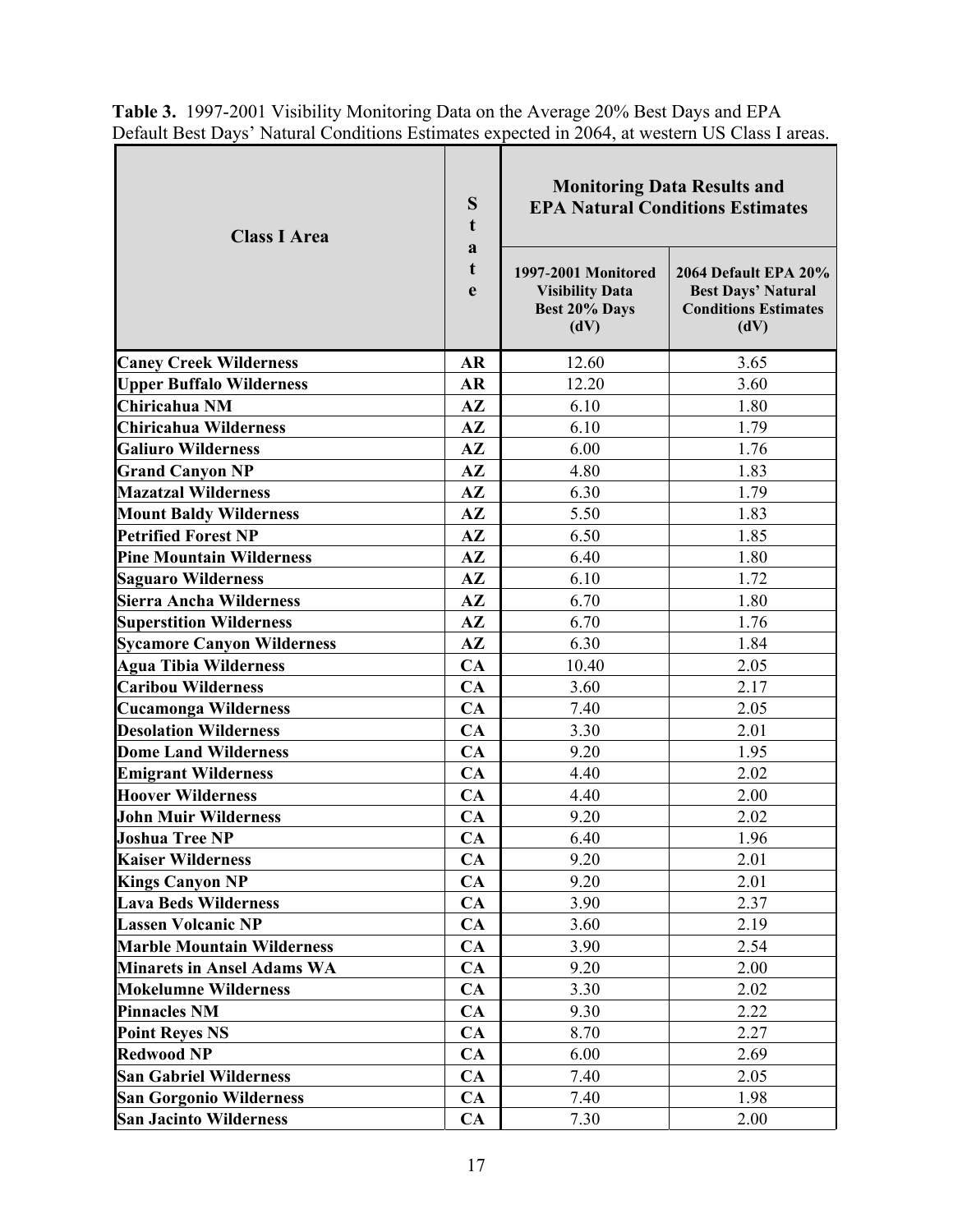| <b>Class I Area</b>                                          | S<br>t<br>a<br>t<br>e | 1997-2001 Monitored<br><b>Visibility Data</b><br>Best 20% Days<br>(dV) | <b>Monitoring Data Results and</b><br><b>EPA Natural Conditions Estimates</b><br>2064 Default EPA 20%<br><b>Best Days' Natural</b><br><b>Conditions Estimates</b><br>(dV) |
|--------------------------------------------------------------|-----------------------|------------------------------------------------------------------------|---------------------------------------------------------------------------------------------------------------------------------------------------------------------------|
| <b>San Rafael Wilderness</b>                                 | CA                    | 9.30                                                                   | 2.16                                                                                                                                                                      |
| <b>Sequoia NP</b>                                            | CA                    | 9.20                                                                   | 2.01                                                                                                                                                                      |
| <b>South Warner Wilderness</b>                               | CA                    | 3.70                                                                   | 2.20                                                                                                                                                                      |
| <b>Thousand Lakes Wilderness</b>                             | CA                    | 3.60                                                                   | 2.20                                                                                                                                                                      |
| <b>Ventana Wilderness</b>                                    | CA                    | 9.20                                                                   | 2.20                                                                                                                                                                      |
| <b>Yolla Bolly Middle Eel WA</b>                             | CA                    | 3.60                                                                   | 2.29                                                                                                                                                                      |
| <b>Yosemite NP</b>                                           | CA                    | 4.40                                                                   | 2.02                                                                                                                                                                      |
| <b>Black Canyon of Gunnison NP</b>                           | CO                    | 4.60                                                                   | 1.94                                                                                                                                                                      |
| <b>Eagles Nest Wilderness</b>                                | CO                    | 3.10                                                                   | 1.96                                                                                                                                                                      |
| <b>Flat Tops Wilderness</b>                                  | CO                    | 3.10                                                                   | 1.95                                                                                                                                                                      |
| <b>Great Sand Dunes NM</b>                                   | CO                    | 5.60                                                                   | 1.98                                                                                                                                                                      |
| <b>La Garita Wilderness</b>                                  | CO                    | 4.60                                                                   | 1.94                                                                                                                                                                      |
| <b>Maroon Bells-Snowmass WA</b>                              | $\bf CO$              | 3.10                                                                   | 1.95                                                                                                                                                                      |
| <b>Mesa Verde NP</b>                                         | $\bf CO$              | 5.50                                                                   | 1.97                                                                                                                                                                      |
| <b>Mount Zirkel Wilderness</b>                               | CO                    | 4.70                                                                   | 1.96                                                                                                                                                                      |
| <b>Rawah Wilderness</b>                                      | CO                    | 4.70                                                                   | 1.96                                                                                                                                                                      |
| <b>Rocky Mountain NP</b>                                     | CO                    | 4.10                                                                   | 1.93                                                                                                                                                                      |
| <b>West Elk Wilderness</b>                                   | CO                    | 3.10                                                                   | 1.95                                                                                                                                                                      |
| <b>Weminuche Wilderness</b>                                  | CO                    | 4.60                                                                   | 1.94                                                                                                                                                                      |
| <b>Craters of The Moon WA</b>                                | ID                    | 5.10                                                                   | 2.01                                                                                                                                                                      |
| <b>Hells Canyon Wilderness</b>                               | ID                    | 5.50                                                                   | 2.20                                                                                                                                                                      |
| <b>Sawtooth Wilderness</b>                                   | ID                    | 5.10                                                                   | 2.03                                                                                                                                                                      |
| <b>Selway-Bitterroot WA</b>                                  | ID                    | 3.40                                                                   | 2.20                                                                                                                                                                      |
| <b>Isle Royale NP</b>                                        | MI                    | 6.10                                                                   | 3.54                                                                                                                                                                      |
| <b>Boundary Waters Canoe</b>                                 | <b>MN</b>             | 6.70                                                                   | 3.53                                                                                                                                                                      |
| <b>Voyageurs NP</b>                                          | <b>MN</b>             | 6.40                                                                   | 3.41                                                                                                                                                                      |
| <b>Hercules-Glades Wilderness</b><br><b>Mingo Wilderness</b> | MO<br>MO              | 12.20<br>13.70                                                         | 3.59<br>3.59                                                                                                                                                              |
| <b>Anaconda-Pintler WA</b>                                   | MT                    | 3.30                                                                   | 2.16                                                                                                                                                                      |
| <b>Bob Marshall Wilderness</b>                               | MT                    | 5.40                                                                   | 2.24                                                                                                                                                                      |
| <b>Cabinet Mountains WA</b>                                  | <b>MT</b>             | 4.70                                                                   | 2.31                                                                                                                                                                      |
| <b>Gates of the Mountain WA</b>                              | <b>MT</b>             | 3.00                                                                   | 2.10                                                                                                                                                                      |
| <b>Glacier NP</b>                                            | MT                    | 7.50                                                                   | 2.44                                                                                                                                                                      |
| <b>Medicine Lake Wilderness</b>                              | <b>MT</b>             | 8.00                                                                   | 2.18                                                                                                                                                                      |
| <b>Mission Mountain WA</b>                                   | <b>MT</b>             | 5.40                                                                   | 2.27                                                                                                                                                                      |
| <b>Red Rock Lakes Wilderness</b>                             | MT                    | 4.00                                                                   | 2.02                                                                                                                                                                      |
| <b>Scapegoat Wilderness</b>                                  | MT                    | 5.20                                                                   | 2.17                                                                                                                                                                      |
| <b>UL Bend Wilderness</b>                                    | <b>MT</b>             | 5.10                                                                   | 2.06                                                                                                                                                                      |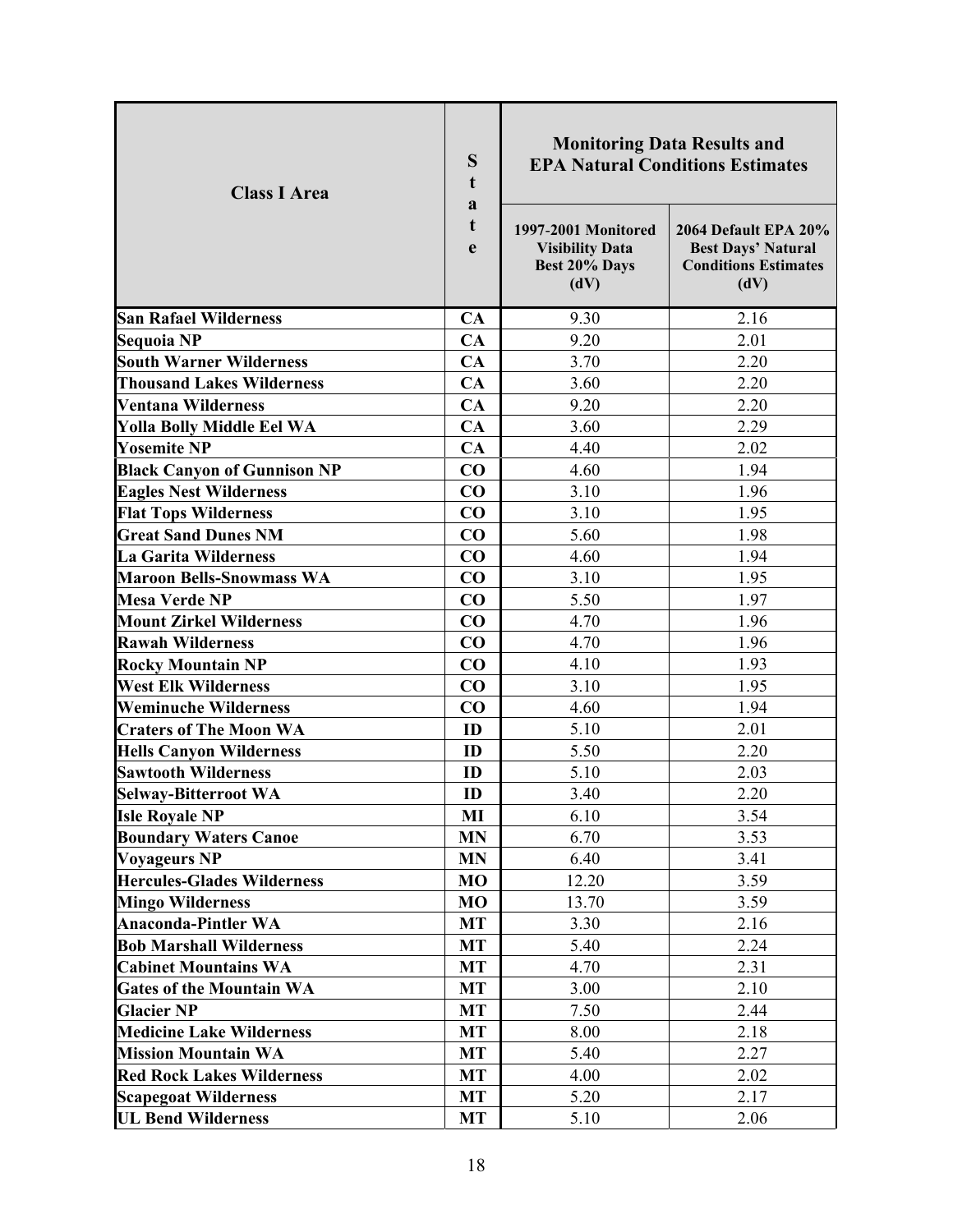| <b>Class I Area</b>                                       | S<br>t<br>a<br>t<br>e  | <b>Monitoring Data Results and</b><br>1997-2001 Monitored<br><b>Visibility Data</b><br>Best 20% Days<br>(dV) | <b>EPA Natural Conditions Estimates</b><br>2064 Default EPA 20%<br><b>Best Days' Natural</b><br><b>Conditions Estimates</b><br>(dV) |
|-----------------------------------------------------------|------------------------|--------------------------------------------------------------------------------------------------------------|-------------------------------------------------------------------------------------------------------------------------------------|
|                                                           |                        |                                                                                                              |                                                                                                                                     |
| <b>Lostwood Wilderness</b>                                | <b>ND</b>              | 8.70                                                                                                         | 2.21                                                                                                                                |
| <b>Theodore Roosevelt NP</b><br><b>Bandelier NM</b>       | <b>ND</b>              | 7.80                                                                                                         | 2.19<br>1.90                                                                                                                        |
|                                                           | <b>NM</b><br><b>NM</b> | 6.40<br>8.60                                                                                                 | 1.85                                                                                                                                |
| <b>Bosque del Apache WA</b><br><b>Carlsbad Caverns NP</b> | <b>NM</b>              | 7.30                                                                                                         | 1.90                                                                                                                                |
| <b>Gila Wilderness</b>                                    | NM                     | 5.50                                                                                                         | 1.83                                                                                                                                |
| <b>Pecos Wilderness</b>                                   | <b>NM</b>              | 6.40                                                                                                         | 1.92                                                                                                                                |
| <b>Salt Creek Wilderness</b>                              | <b>NM</b>              | 8.60                                                                                                         | 1.87                                                                                                                                |
| <b>San Pedro Parks Wilderness</b>                         | NM                     | 4.00                                                                                                         | 1.91                                                                                                                                |
| <b>White Mountain Wilderness</b>                          | <b>NM</b>              | 8.60                                                                                                         | 1.86                                                                                                                                |
| <b>Wheeler Peak Wilderness</b>                            | NM                     | 6.40                                                                                                         | 1.95                                                                                                                                |
| <b>Jarbidge Wilderness</b>                                | NV                     | 3.10                                                                                                         | 1.98                                                                                                                                |
| <b>Wichita Mountains WA</b>                               | OK                     | 12.60                                                                                                        | 3.39                                                                                                                                |
| <b>Crater Lake NP</b>                                     | <b>OR</b>              | 3.70                                                                                                         | 2.59                                                                                                                                |
| <b>Diamond Peak Wilderness</b>                            | <b>OR</b>              | 3.70                                                                                                         | 2.65                                                                                                                                |
| <b>Eagle Cap Wilderness</b>                               | <b>OR</b>              | 5.40                                                                                                         | 2.22                                                                                                                                |
| <b>Gearhart Mountain WA</b>                               | <b>OR</b>              | 3.50                                                                                                         | 2.34                                                                                                                                |
| <b>Kalmiopsis Wilderness</b>                              | <b>OR</b>              | 5.00                                                                                                         | 2.59                                                                                                                                |
| <b>Mount Hood Wilderness</b>                              | <b>OR</b>              | 3.00                                                                                                         | 2.65                                                                                                                                |
| <b>Mount Jefferson Wilderness</b>                         | <b>OR</b>              | 3.20                                                                                                         | 2.69                                                                                                                                |
| <b>Mountain Lakes Wilderness</b>                          | <b>OR</b>              | 3.60                                                                                                         | 2.45                                                                                                                                |
| <b>Mount Washington Wilderness</b>                        | <b>OR</b>              | 3.30                                                                                                         | 2.77                                                                                                                                |
| <b>Strawberry Mountain WA</b>                             | <b>OR</b>              | 5.70                                                                                                         | 2.37                                                                                                                                |
| <b>Three Sisters Wilderness</b>                           | <b>OR</b>              | 3.30                                                                                                         | 2.75                                                                                                                                |
| <b>Badlands NM</b>                                        | <b>SD</b>              | 7.20                                                                                                         | 2.18                                                                                                                                |
| <b>Wind Cave NP</b>                                       | SD                     | 5.90                                                                                                         | 2.12                                                                                                                                |
| <b>Big Bend NP</b>                                        | TX                     | 8.10                                                                                                         | 1.81                                                                                                                                |
| <b>Guadalupe Mountains NP</b>                             | TX                     | 7.40                                                                                                         | 1.91                                                                                                                                |
| <b>Arches NP</b>                                          | UT                     | 5.50                                                                                                         | 1.87                                                                                                                                |
| <b>Bryce Canyon NP</b>                                    | <b>UT</b>              | 4.30                                                                                                         | 1.87                                                                                                                                |
| <b>Canyonlands NP</b>                                     | <b>UT</b>              | 5.60                                                                                                         | 1.89                                                                                                                                |
| <b>Capitol Reef NP</b>                                    | <b>UT</b>              | 5.60                                                                                                         | 1.91                                                                                                                                |
| <b>Zion NP</b>                                            | <b>UT</b>              | 5.90                                                                                                         | 1.86                                                                                                                                |
| <b>Alpine Lakes Wilderness</b>                            | <b>WA</b>              | 6.00                                                                                                         | 2.74                                                                                                                                |
| <b>Glacier Peak Wilderness</b>                            | <b>WA</b>              | 3.20                                                                                                         | 2.68                                                                                                                                |
| <b>Goat Rocks Wilderness</b>                              | <b>WA</b>              | 5.30                                                                                                         | 2.70                                                                                                                                |
| <b>Mount Adams Wilderness</b>                             | <b>WA</b>              | 5.30                                                                                                         | 2.66                                                                                                                                |
| <b>Mount Rainier NP</b>                                   | <b>WA</b>              | 5.30                                                                                                         | 2.78                                                                                                                                |